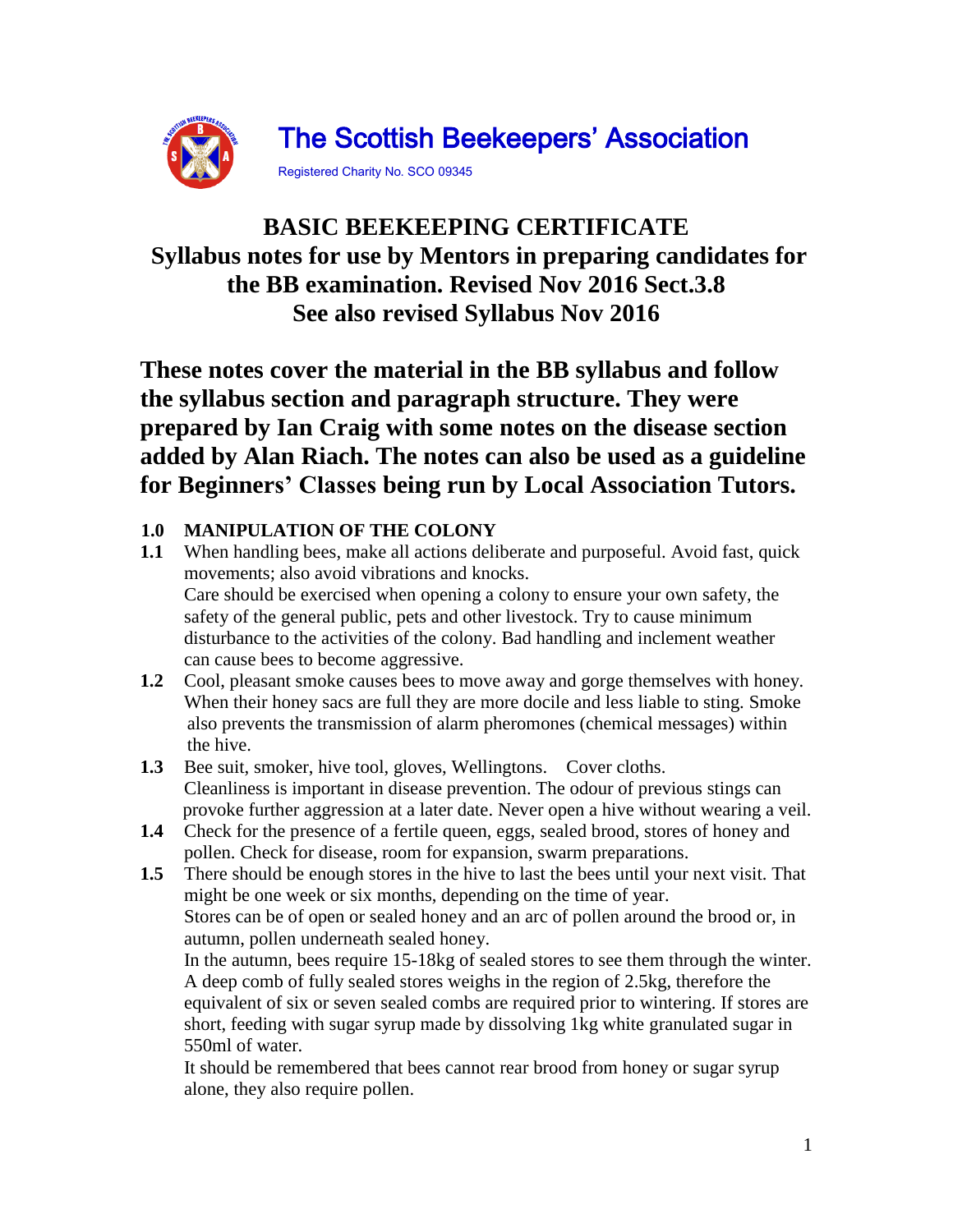**1.6, 1.7, 1.8, 1.9** Check your hive records so that you know exactly what equipment is required and what you are going to do. Records should also give the history and lineage of the colony.

 Approach the colony quietly and place any equipment on the ground close to the hive. Light the smoker and when it is burning satisfactorily give four good puffs of smoke into the hive entrance. Wait for two minutes, then put two more puffs into the entrance and remove the hive roof, placing it upside down behind the hive. Use the hive tool to ease apart hive parts prior to their removal.

 Smoke between hive parts before their removal, placing them diagonally on the upturned roof. It is essential that supers are placed on the roof behind the hive so that if a queen should take flight she will not return to the front area of the hive and land in a super. Take care that the queen is not on the underside of the crown board or queen excluder.

Gently smoke the bees from the top and lugs of the frame about to be removed. Use the hive tool to ease the frames apart and lift them out individually for inspection.

Remove the dummy board or an end frame and prop in front of hive to provide space for freeing and removing further frames.

No jerky or fast movements are acceptable.

Keep the bees under control both at the entrance and at the frame tops.

In order to avoid crushing bees when replacing hive parts, smoke the parts above and below.

 The hive tool should be held permanently in your right hand and the smoker hung on the edge of the hive, ready for instant use. Should your smoker run out of fuel, stop and re-fuel.

- **1.10** Identify worker cells (5 to the inch), drone cells (4 to the inch), queen cells (acorn shaped) and queen cups (cup shaped start of queen cells). Are the combs old/new/blackened with age/over abundance of drone combs/combs irregular/full of holes/pollen clogged?
- **1.11** Identify queen, workers and drones.
- **1.12** Identify eggs, larvae, sealed brood and hatching brood. Appearance of healthy brood.
- **1.13** Identify worker, drone and honey cappings.
- **1.14** Identify stored unripe honey, honey and pollen.
- **1.15** The usual reason for taking a sample of bees is to check for the presence of Acarine disease and Nosema disease. These diseases are more prevalent in older bees. Older bees are to be found mainly on the outside combs in the brood chamber. Collect a sample of approximately 30 bees by drawing a partially open matchbox up the face of the second comb from the edge of the brood chamber or collected at the entrance

Be careful not to collect the queen.

- **1.16** Thirty bees are the minimum number needed to provide a statistically meaningful sample
- **1.17** Demonstrate the method of shaking bees from a comb in order to inspect it for one of the foul brood diseases, for queen cells or to renew the comb.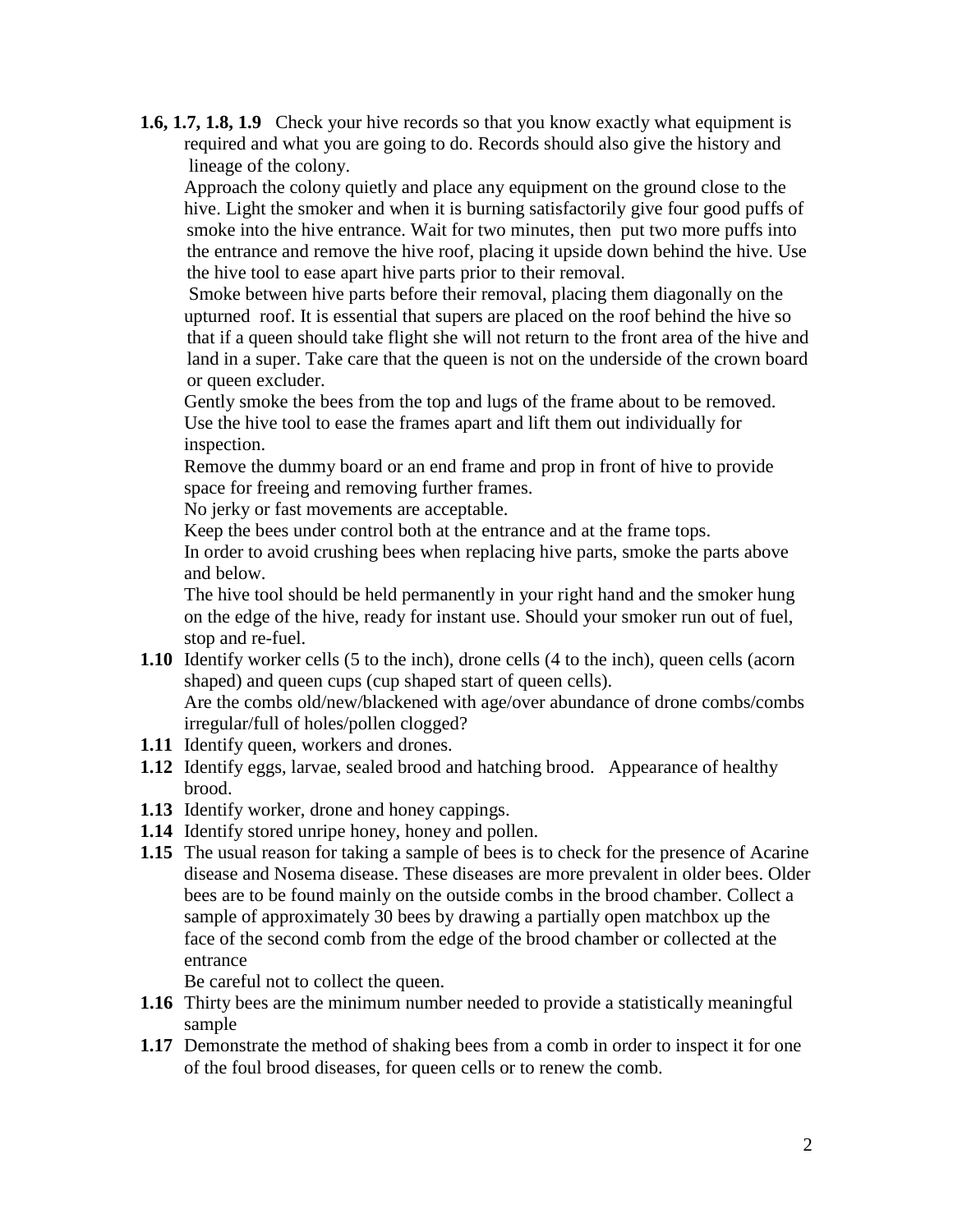## **2.0. EQUIPMENT**

**2.1 Hives:-**National, Modified National, Modified Commercial, WBC; all bottom bee space.

Smith, Langstroth, Dadant; all top bee space.

**Hive Parts:-**Floorboard, entrance block, brood chamber(s), queen excluder, super(s), crown (or cover) board, roof. Dummy board(s) in some hives.

**2.2** Langstroth discovered the significance of the 'bee space', the space for a bee to move.

The size of the bee space is 8mm. If it is less than 6mm the bees will propolise it and if it is greater than 9mm they will build brace comb in it, thus making it extremely difficult to remove frames for inspection.

**2.3** Frame assembly. Top bar, side bars, bottom bars. Use frame nails.(19mm enamelled gimp pins). Pins should be inserted horizontally through the side bars into the top bar.

Wax foundation - can be wired or unwired depending on its purpose. Some frames are now made from plastic.

Frames in the brood chamber are usually deeper than those in the supers.

- **2.4** Wax foundation induces the bees to build (draw) straight comb in the frame. The bees can be induced to build either worker or drone comb depending on how the foundation is embossed. Old combs can be removed from the frame and replaced with new foundation. Foundation can be wired or unwired. All super foundation should be wired unless honey for eating in the comb is being produced. Thin, unwired foundation should be specified for cut-comb. Some foundation can be of wax-coated plastic.
- **2.5** Metal ends (36.5mm and 48mm), plastic ends (36.5mm and 50mm), Hoffman selfspacing frames (35mm), castellated spacers (10 castellations give 41mm spacing, 9 give 48mm).

Use castellated spacers with drawn comb in the supers only as they do not allow the frames to be separated before withdrawing in the deep and could lead to queen damage.

Spacing in the brood chamber should be 35-36.5mm. Spacing in a super of foundation should be 35-41mm and in a super of drawn comb it can be 48- 50mm.

Manley self-spacing frames are fixed at 41mm. They should be used only in supers for extracted or comb honey.

## **3.0 PRACTICE OF BEEKEEPING**

**3.1** It is important to choose an apiary site with care because bees can only be moved less than three feet or more than three miles or they will be unable to locate their hive.

The requirements for an apiary are:-

Adequate forage – nectar, pollen, water.

Minimal danger to humans and animals. Away from public thoroughfare.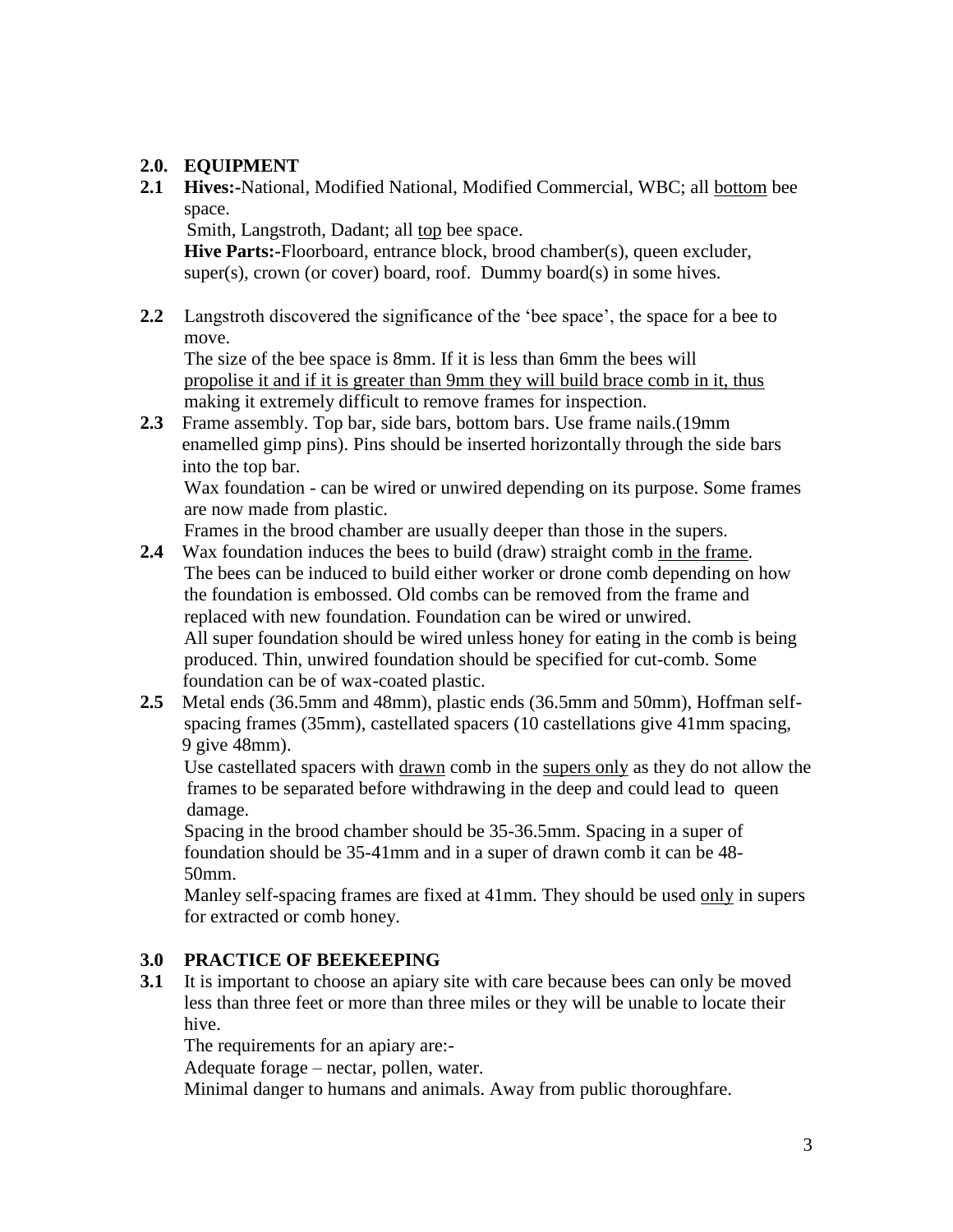Facing the early morning sun. Not in a frost pocket. Wind protection. Free from drips from trees and vibrations, eg. sawmill. Free from flooding. Accessible from a road. Hidden from vandals. Stock-proof fence. The hives in the apiary should be randomly spaced to minimise drifting, with plenty of room for manipulation. The beekeeper should not stand in the bees' flight line.

**3.2** Nuisance can be stinging neighbours and animals, swarming, and soiling washing and cars.

The apiary should be carefully selected according to the principles set out in 3.1. Ensure that the bees' flight paths do not interfere with neighbours, the public or animals. If this proves difficult, cultivate a high hedge or small-mesh netting to force the bees to fly higher, out of harm's way. Maintain good tempered bees. Ensure that fences etc. are animal and, if possible, childproof.

Out apiaries are the better option. If you must have bees in the garden in close proximity to neighbours, limit the number of stocks to two or three.

**3.3** The queen, drones and worker bees less than fourteen days old cannot sting. Stings can be minimised by maintaining docile bees, handling bees correctly, opening stocks in favourable weather conditions, wearing protective clothing (avoid woollen or corduroy garments or garments dyed blue), dispersing the sting pheromone by use of smoke, refraining from using perfumes and aftershave. The effects of stings can vary according to the individual. To most beekeepers a sting causes pain, a reddening of the skin and swelling. After a few years a natural immunity builds up and effects will be minimal.

Extensive swelling or irritating rash may occur taking twelve hours to reach its maximum and two or three days to subside. This may indicate a sensitivity to bee venom.

A generalised reaction with symptoms of difficulty in breathing, skin rash, palpitations, vomiting and faintness occurring within minutes of a single sting indicates severe reaction (anaphylaxis) requiring emergency medical attention. A person experiencing such symptoms should not become a beekeeper.

 **First aid treatment:-**Immediately scrape out the sting with fingernail or hive tool. Squeezing the sting injects more venom into the body. Away from the bees, try applying ice to the site of the sting. The application of calamine lotion or steroid creams may give some relief. Avoid antihistamine creams. Aspirin tablets may reduce pain and inflammation. Piriton tablets contain antihistamine and may lessen symptoms but could cause drowsiness. Discuss these suggestions with your doctor.

# **3.4 YEAR'S WORK IN THE APIARY**

# **JANUARY**

Undisturbed but check: security, after gales, animal disturbance, fences.

Clear entrances of debris. Don't clear snow; it is porous and keeps the bees from being enticed out in bright conditions.

Entrance blocks still secure. Type with holes may remove pollen from baskets. Food: Heft -apply Fondant or wetted Sugar Bags.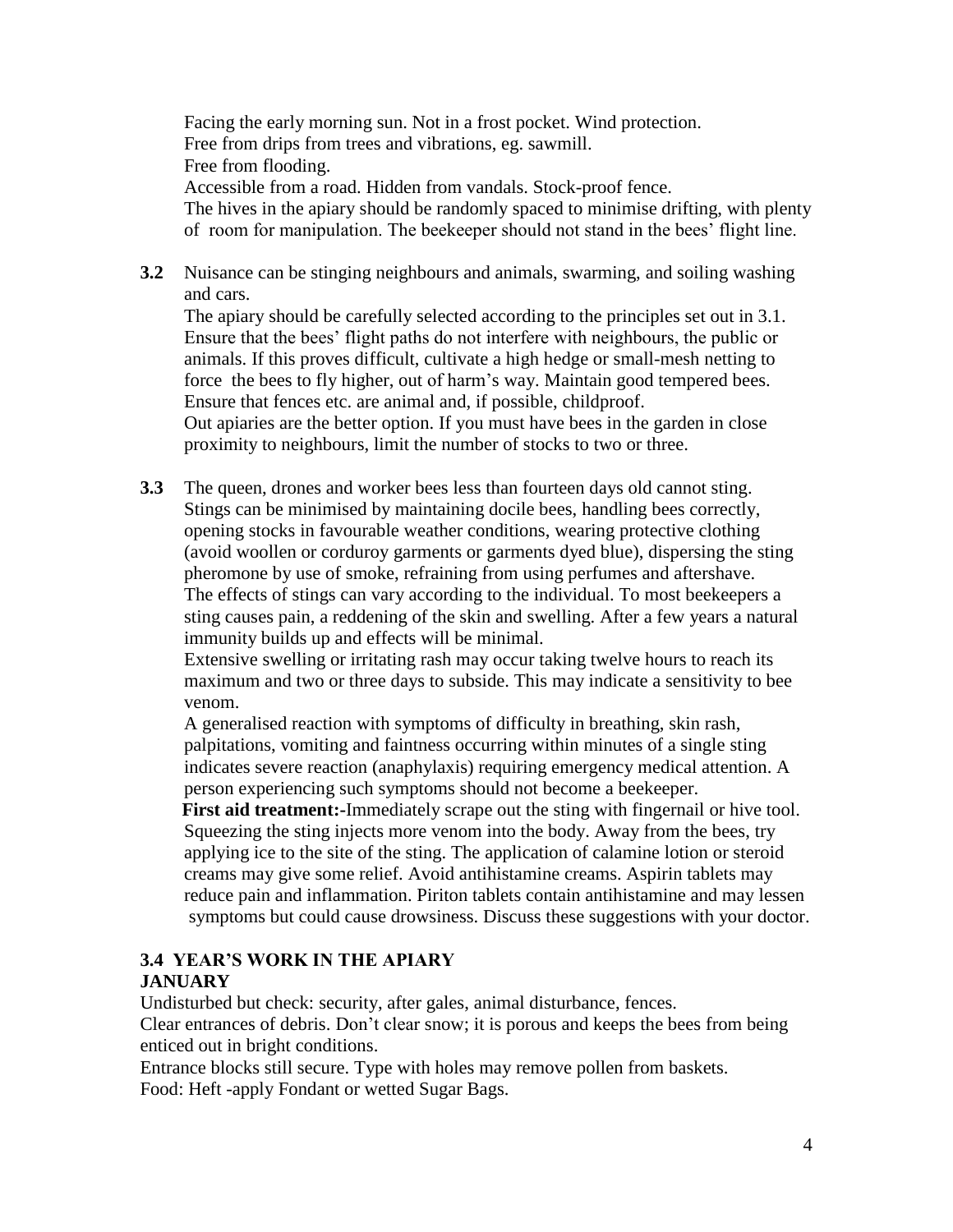Consider dummies, insulation. Matches under corners of crown boards provide through ventilation.

Slabs provide a firm base for stands. Slabs/stands should tilt hive forward slightly. Beginners/others purchase equipment.

Prepare hive record book.

## **FEBRUARY**

Check: security, signs of activity, signs at the hive entrance, feel for heat on surface of crown board.

Remove matches from corners of crown boards if fitted. Open mesh floors – tray inserted to reduce draughts as brood rearing will have started.

Apply bee-safe preservative to exterior surfaces of hive - not paint.

Assemble hives. Carry out repairs.

Assemble frames.

# **MARCH**

Signs of brood rearing Heat on top of crown board Activity Pollen required for brood rearing.

Clean floorboard.

Single small brood chamber hives (National, Smith & WBC), may be short of food. Feeders and feeding. Use contact feeders (it is too cold in spring for bees to climb over weir of rapid feeders) or insulated rapid feeders.

Consider spring stimulation? Uniting?

Inferior combs removed.

Fumigation of spare equipment with 80% Glacial Acetic Acid or 85% Formic Acid. Apiary sites - Consider how many other apiaries are likely to be in the area but consider limiting numbers to 7 to 10 colonies per apiary.

# **APRIL**

Nectar & pollen sources- flowering currant, dandelion, willow, cherry,

gorse, blackthorn, top fruit.

Old pollen pellets (layers).

Chalk Brood mummies- sign of stress -feed, requeen, sprinkle frame tops with salt to encourage hygienic behaviour.

Monitor for Varroa - Vary treatments, See Beebase "Managing Varroa"

Best colonies have drones first. Insert frame of drone foundation?

Value of early drones. Bees work better with drones present - 13 days to reach fertility First inspection.-If cold use manipulating board/cloths.

Clip/mark queen. Check for eggs  $\&$  sealed brood. Check for failing/inferior queen.

Check for AFB, EFB, inbreeding

Food supply.

Remove 2 inferior combs.

Do not reverse brood chambers if on doubles.

Check room for expansion.

Add Queen excluder & first super of drawn comb, if available.

When do bees need to draw foundation? – In a flow.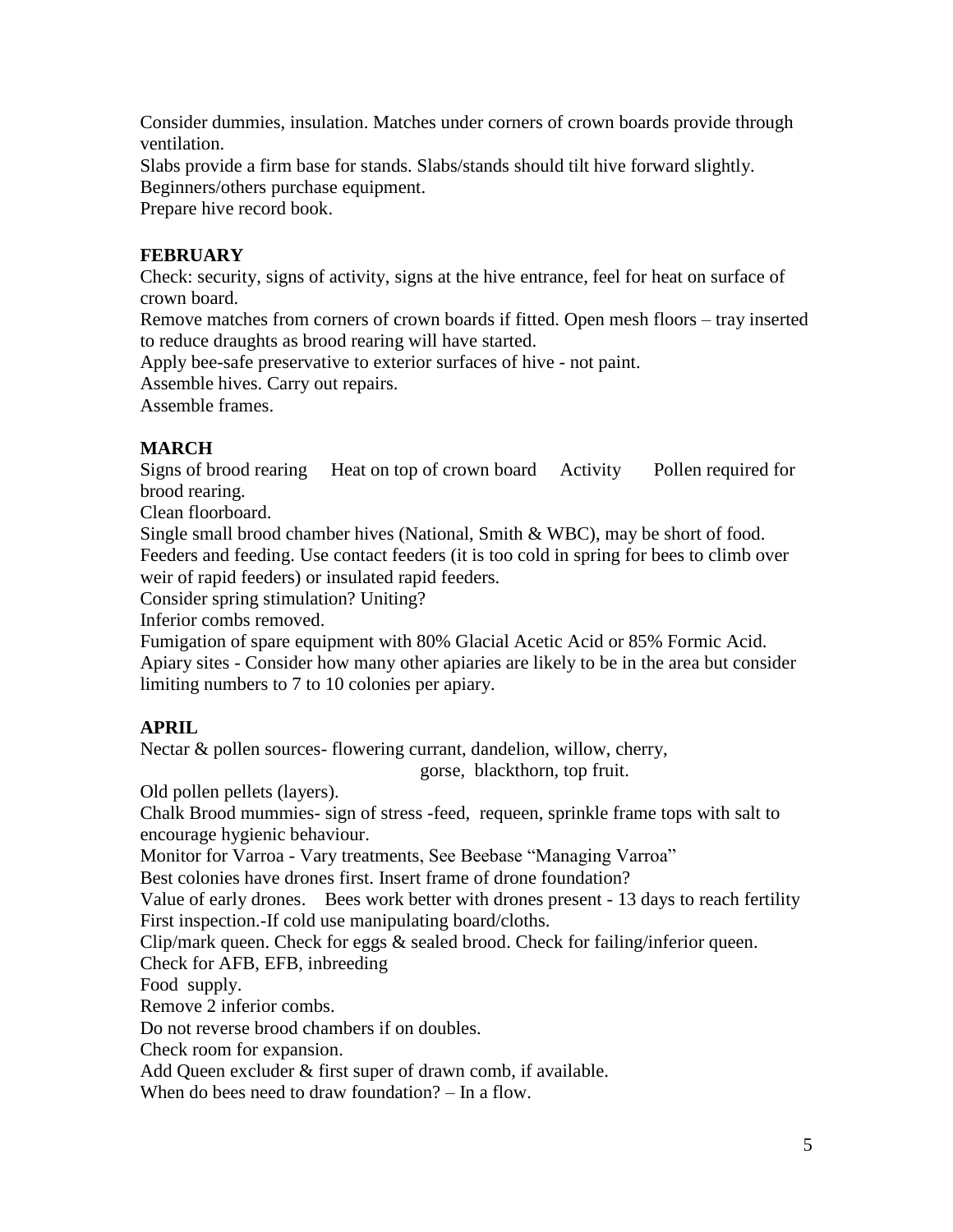Flow can be simulated by feeding 1:1 syrup  $(1 \text{ ltr to } 1 \text{ kg})$ 

## **MAY**

OSR, sycamore, horse chestnut, bluebell, hawthorn, top fruit

Value of strong colonies.

Check for swarm preparations.

Check laying space & room for expansion.

Reading a colony – activity at entrance; even, expanding brood area; bees active  $\&$  busy. Add 2 frames + foundation.

Week after start of honey flow add  $2<sup>nd</sup>$  super (If of foundation, add below  $1<sup>st</sup>$  super to get warmth of brood nest to aid drawing out).

Check for queen cells.

Check for plenty of super room for bees to hang nectar out to dry.

Queen cells found. Do not cut out before analysing colony condition.

Artificial swarm technique. Check bottom brood chamber (BC) after 10 days.

## **JUNE**

Remove spring honey if ripe. Check with Refractometer

June gap - be prepared to feed – discuss emergency sugar bags and fondant.

Check Varroa mite fall or uncap drone brood.

Check for queen cells at end of spring flow.

Keep first batch of cells - the Q's from these will be 10% heavier, 8% more spermatheca capacity, 3% more ovarioles.

If colony is on a double BC about  $20<sup>th</sup>$  June, reduce to a single (11 BS frames). In  $2/3$ weeks release trapped drones from top BC by inserting an 8mm piece of wood under the top BC.

Induced queen rearing. Feed BC where queens are being reared until the QC's are sealed. Check 3 days after art. swarm was made and remove sealed Q cells because they will have been made from old larvae & will not have received their full measure of royal jelly. Take care when handling frames containing queen cells  $-Q$  is suspended on royal jelly by surface tension & can be jolted off. Handle these frames upside-down.

Within 1 or 2 days from hatching distribute QC's.

Young queen might not lay in a large hive until old Q's brood has hatched.

## **JULY**

Clover, bramble, bell heather, lime, willow herb

Check if any colonies are still drawing QC's

Assess new queen before introduction. Do not mark or clip until next spring.

Check for: in-breeding, drone breeder (not mated 3-4wk), laying workers.

In a good year excellent comb can be drawn in large nuclei with early Q.

Cut combManley frames (41mm)compared to narrow spacing (35-36.5mm).

Worker or drone foundation. Starter strips for cut comb as central rib will be thinner.

If cut comb required at heather get foundation drawn before moving hives.

Sections - no Queen excluder; give one super at a time (or bees may Sulk). Hanging section holders (3 square sections in a special holding frame).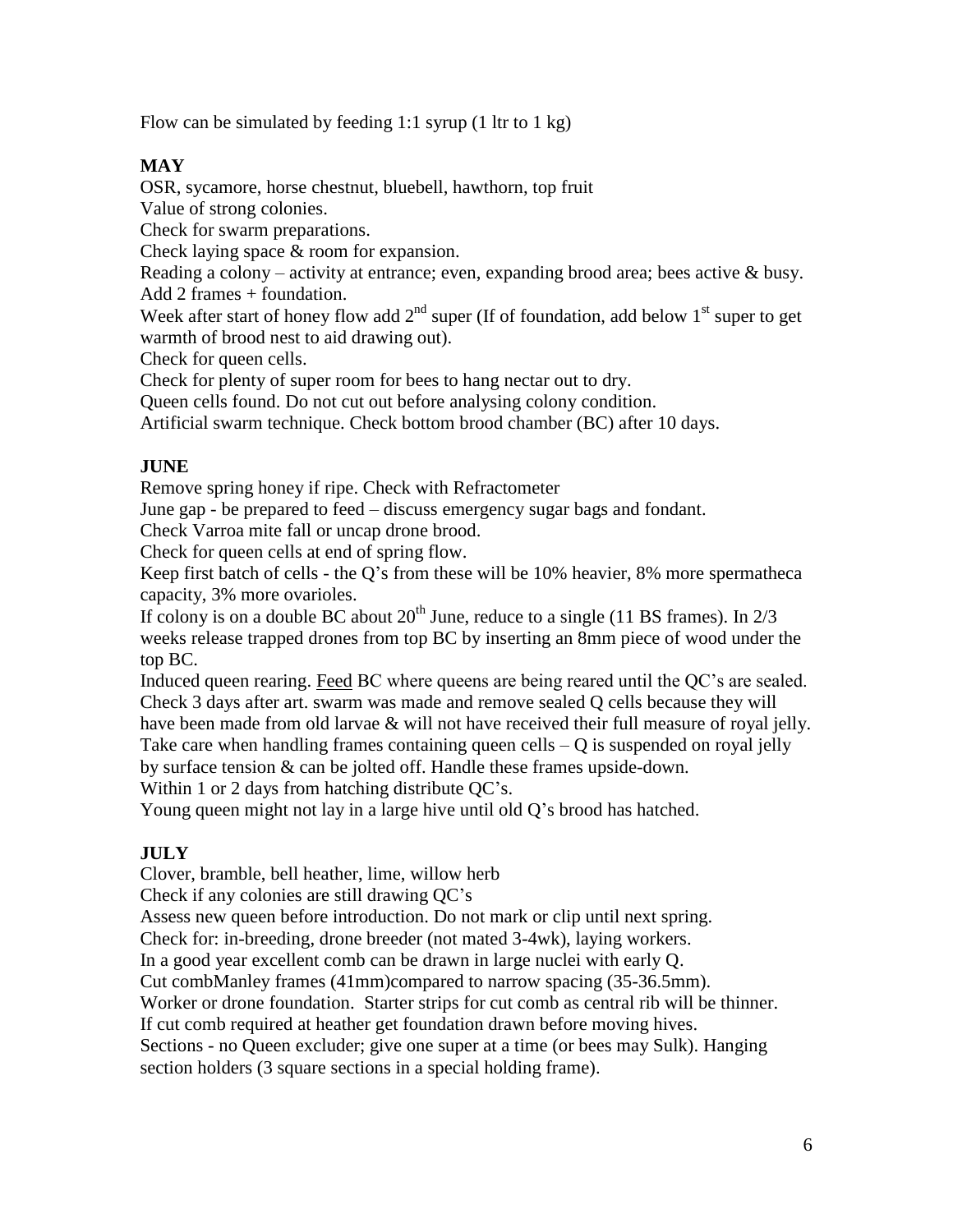## **AUGUST**

Summer honey flow still in progress. Watch super room (Not too much to prevent them spreading honey around).

Assessing the honey quality.

Heather v. Balsam.

If not going to heather, remove honey, winter quarters, requeen if required.

Ensure plenty of room for bees, room for breeding, & especially room for winter stores.

Temporary rear top entrance when uniting within the same apiary.

Extraction and straining

Varroa treatment. Methods. Discuss winter bees

Feeding. Problem with Apiguard – some colonies won't take food; sufficient ambient temperature to evaporate the gel (Put insulation above the crownboard).

Going to heatherSingle BC. Boost numbers until bees are boiling over.

Young queen. Eggs/open brood on flanks. Insulation on top.

## **SEPTEMBER**

Feed 1kg to 550ml + thymol (0.5ml of stock solution **/**litre syrup – Stock soln. 50gm thymol crystals/250ml of surgical spirit). Feed inevening. All colonies in apiary same time.

Reduce entrances.

Miller or Ashforth rapid feeders.

Storage of combswet or dry? Wax moths. Certan.

Cut comb and sections prepared for market.

Clean extraction equipment and store in a dry place. (Wash in cold water first) Boil Porter escapes in washing soda.

## **OCTOBER**

Nectar and pollen from ivy. Mouse guards. Varroa control removed. Drones expelled. Deal with wax cappings. Burn old brood comb to get rid of diluted varroacides and disease spores. Deal with honey for the market.

## **NOVEMBER**

No disturbance. Match sticks under crown board for extra ventilation if in damp area. Open mesh floors. Insulation above crownboard. Study hive records. Selection of possible breeding stock for next season.

## **DECEMBER**

Check if apiary is in a frost pocket.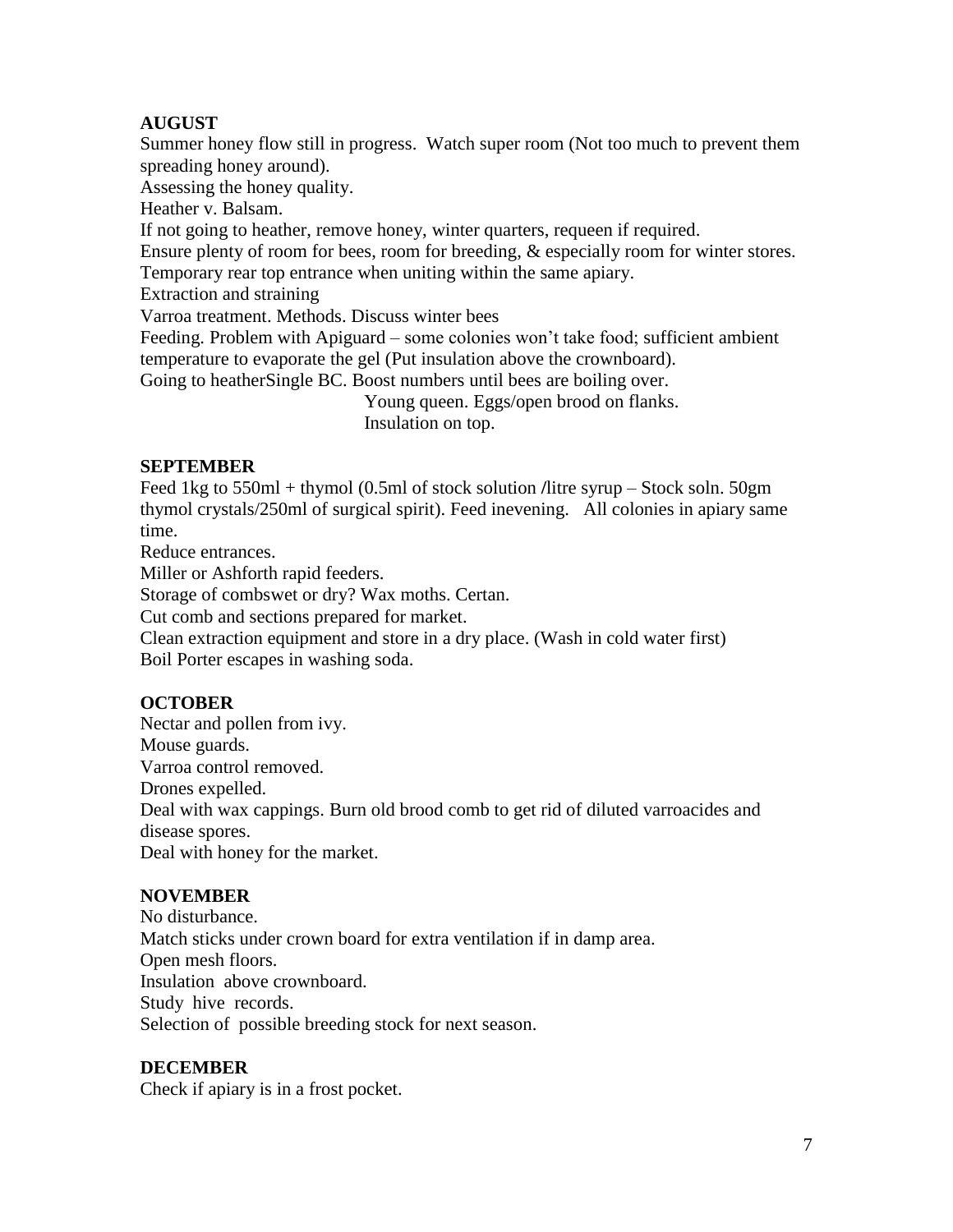Check hives for damage - mice, woodpecker.

Varroa treatment (refer to "Managing Varroa" PDF on Beebase)

Clean the queen excluder in frosty weather.

Make a list of equipment required for next season.

All equipment should be compatible.

#### **3.5 Spring feeding and all liquid feeding except Autumn feeding:-**

Dissolve 1kg white granulated sugar in 1litre of, preferably, warm water. Feed in a contact feeder.

## **Autumn feeding:-**

Dissolve 1kg white granulated sugar in 550ml hot water.

Some beekeepers add a quantity of **thymol** about half the size of a grain of barley to 7kg sugar before the water is added. This helps to combat Nosema and avoids the syrup fermenting in the storage combs if the bees have not had time to seal it properly.

Feed can also be purchased ready made from equipment suppliers.

Feed in a Miller or Ashforth feeder for rapid feeding. A contact feeder is slower but quite suitable.

#### **Winter feeding:-**

Liquid feed should not be applied when the bees are unable to take cleansing flights. Feed proprietary bee fondant, baker's fondant, homemade candy or damp sugar bags. At any time never use brown sugar or icing sugar only white granulated sugar. A spare comb of honey can be fed at any time. Never feed honey of unknown origin to bees. Honey purchased from shops, especially foreign honey, may contain spores of foul brood disease.

#### **When to feed:-**

Bees must be fed in any season if they are short of food.

Feed all stocks in the same apiary at the same time. Reduce entrances to avoid robbing by wasps and bees from other hives. Feed in the evening as bees are not equipped for flying in the dark. Do not spill syrup as it may induce robbing. Do not feed nuclei sited in the apiary from which they came, for forty eight hours, until all the old field bees return to their original hive.

**3.6** Supers provide extra space for bees to occupy, provide space for the storage of honey and for spreading out nectar to ripen.

In spring supers should be added, above a queen excluder, in good time in order to avoid congestion in the hive with a consequent reduction in the circulation of pheromones and the danger of inducing swarming. The first super should be added when the bees start to occupy the outside combs in the brood chamber. This should be done even if there is no honey flow. Give a super for the bees to occupy. In order to encourage the bees to occupy the first super quickly it should, if possible, consist of drawn comb and a wire queen excluder should be used. The second super

may be of foundation. If so, it should be placed under the first so that the foundation can be drawn next to the warmth of the brood chamber.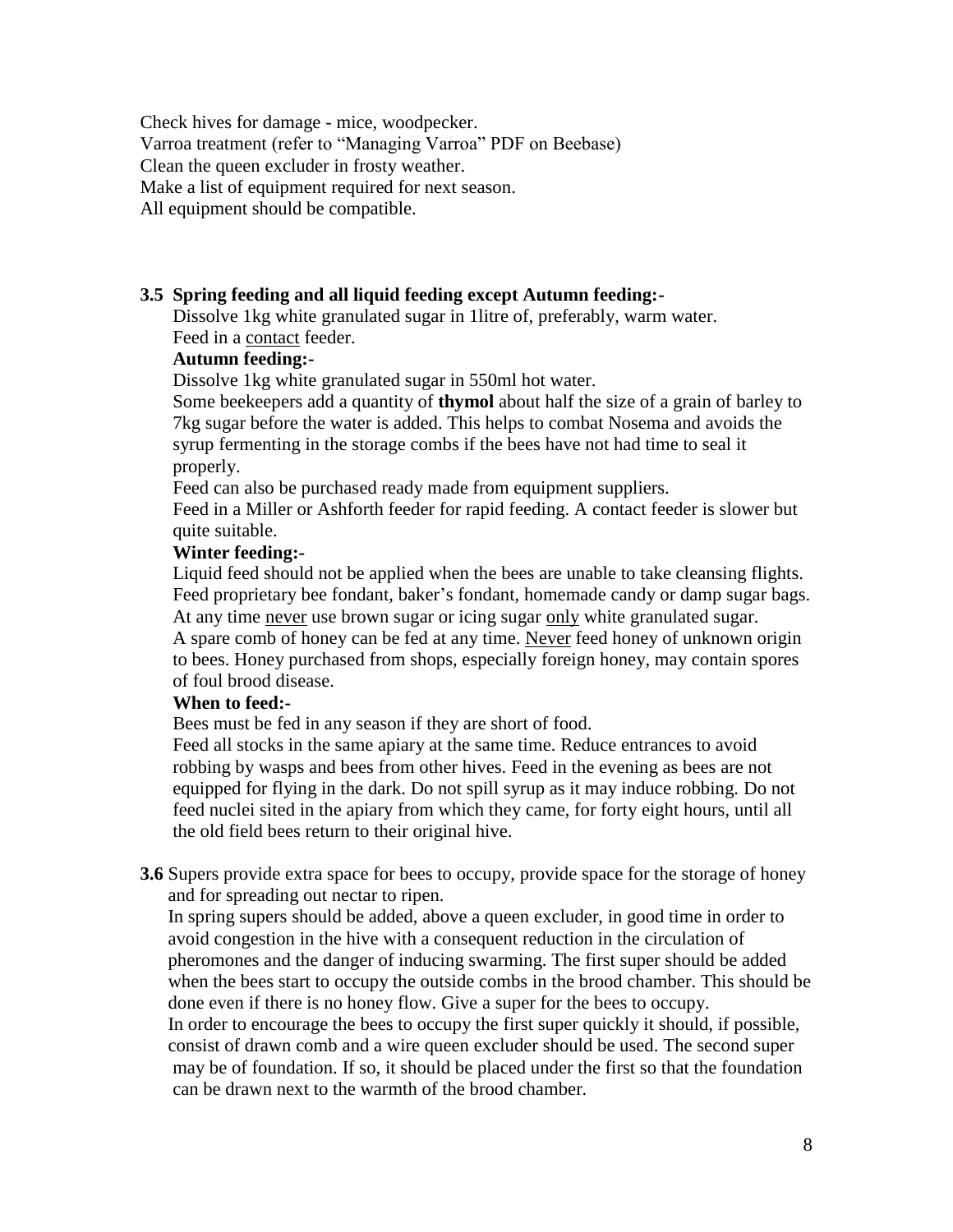In late summer when the danger of swarming is over, unoccupied supers should be removed. Partially completed supers can be put on to strong hives in an attempt to try to get the honey in them ripened and sealed prior to extraction.

**3.7** When queen cells are found in a colony they are an indication that the bees are intending to swarm. It is a waste of time cutting them out as they will probably appear again the following week. The simplest method of swarm control is the artificial swarm. It is also the method which comes closest to satisfying the natural instincts of the bees. An artificial swarm may be created whether or not queen cells are present. For this operation virtually a second hive is required. Proceed as follows: find the queen and place her, on the comb with bees on which she is found, in the centre of a new brood box making sure that any queen cells on this comb are completely removed. Add a second comb of sealed brood and bees, free of queen cells. Fill out the box with drawn comb if it is available, if not, use foundation. Place this new brood chamber on the original site, add the queen excluder, supers, crownboard and roof. Usually there will be plenty of food in the super, but check. This is the artificial swarm.

Place the original brood chamber on a new floorboard plus entrance block on a new site about a metre to one side. Add a crownboard, feeder and roof. The field bees in this original brood chamber will return to the original site and rejoin the queen in the artificial swarm; hence the need for a feeder. The entrance must be restricted otherwise the now weakened colony will possibly be robbed out. Don't feed for fortyeight hours. The supers remain with the artificial swarm on the original site because that is where the field bees are.

Before the queen cells in the original colony are due to hatch they can be reduced to one in case the first virgin to hatch flies off with a cast. Another alternative is to transfer the colony to the other side of the original site a few days after artificially swarming but before the first virgin has emerged. This causes the new field bees from the original brood chamber to rejoin the queen in the artificial swarm, thus making it into a powerful honey-gathering force. The original colony is now just a big nucleus and it is no longer necessary to remove surplus queen cells unless they are required to re-queen another colony or to make another nucleus.

The above description is of the Pagden Method of swarm control.

A considerable saving in equipment and space can be made if, instead of placing the original brood box on a new site, it is placed on a separation board with special entrances above the supers on the original site. This board is often referred to as a Swarm Board or Modified Snelgrove Board.

**3.8** Production of a new queen – New queens can be produced as a consequence of either of the most common swarm control methods –Pagden, Demaree or Snelgrove. Precautions should be taken to ensure that the new queen is produced from an egg or from a very young larva (one day old) to ensure that the larva has received a full charge of royal jelly. The best queen cells will be those that the bees have produced in preparation for swarming as these will have been very well fed.

**3.9** If the queen is removed from a colony, within ten to fifteen minutes signs of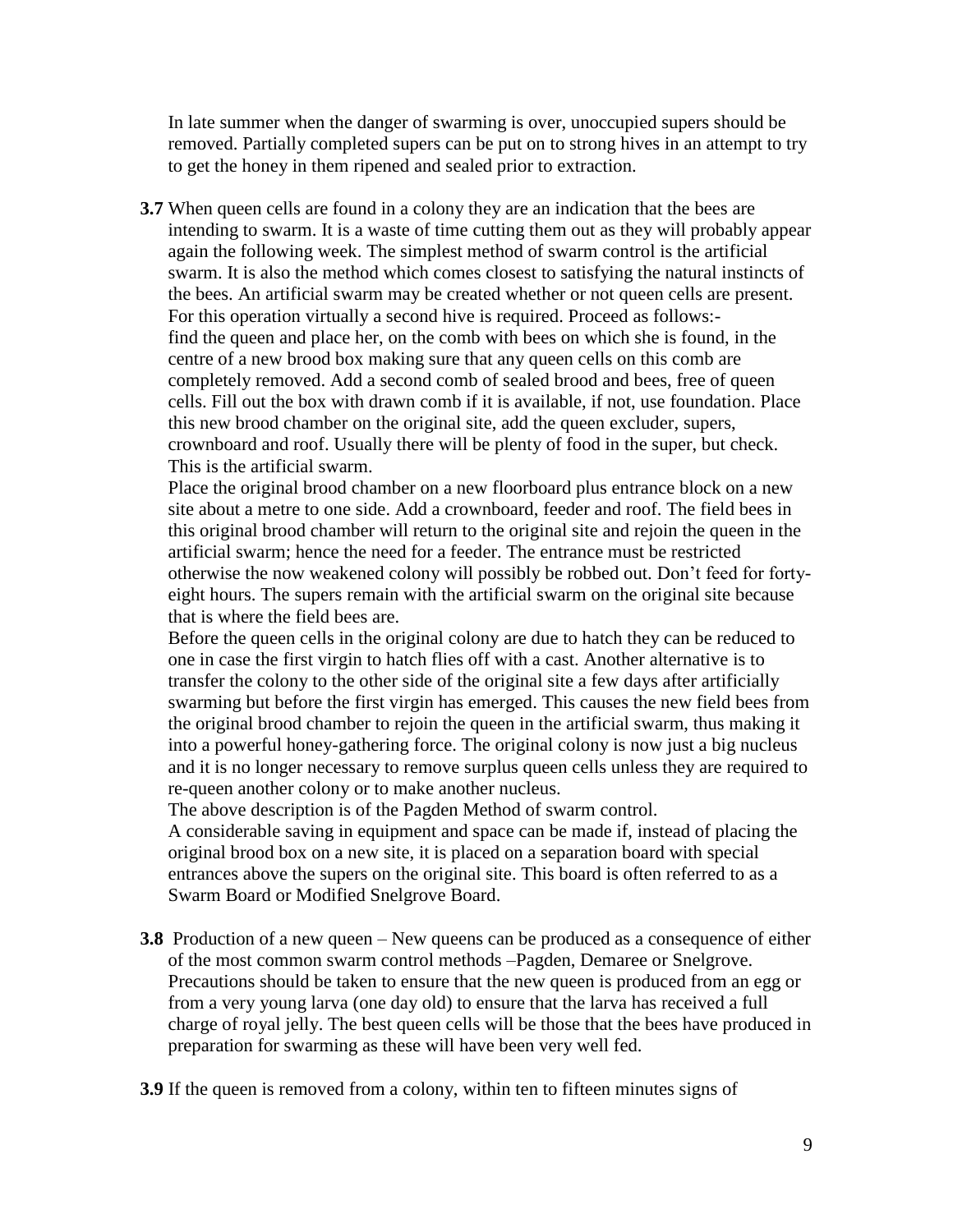queenlessness will be observed at the hive entrance. Bees will be seen wandering about at the hive entrance and on the sides of the hive looking for her. Foraging will be greatly reduced and the colony will become more aggressive.

 Inside the hive, there will be no eggs and eventually no brood and fewer bees. Queen-less Test – Insert a frame of eggs and young brood – if queen-less the bees will draw queen cells.

**3.10** If a virgin queen fails to hatch or fails to mate or fails to return from her mating flight and the colony has been queenless for at least three weeks and has no hope of raising a queen, the ovaries of a few workers develop to such an extent that they are capable of laying some eggs. These eggs will be unfertilised and will only produce small stunted drones.

The presence of laying workers can be detected by haphazard laying pattern, drone cappings on worker cells, more than one egg laid per cell, eggs attached to the wall of the cell not on the bottom. The colony endeavours to produce queen cells.

A colony which has laying workers is not worth saving because the bees are all old. The best course of action is to shake the bees on to the grass at least 100m from the hive site, remove the hive and let the bees gain access to another hive if they can. This should not be attempted if disease is suspected.

If a queen has run out of sperm due to inadequate mating or old age and becomes a drone layer she can still be seen in the hive. She may be capable of laying a normal pattern of eggs, but domed cell cappings indicate that she is a drone layer. Small, stunted drones will appear in the colony.

It is worth mentioning that a young queen, just starting to lay, sometimes lays more than one egg in a cell, but the eggs are in the cell bottom. She should lay normally within a short time.

**3.11** Use of a Butler Cage. Can also use plastic "puzzle" cages. If introducing a purchased queen, remove accompanying workers to reduce risk of fighting.

**3.12** Robbing can occur if food is scarce especially at the end of a honey flow. Bees from one or more hives can attack another hive in the apiary. Wasps and ants can also be robbers. Robbing can be for honey or sugar syrup.

 Robbing can be prevented by not having hives open too long at the end of the season, maintaining strong colonies, restricting hive entrances, taking care not to spill sugar syrup, maintaining bee-tight hives (especially check roof ledges), not leaving cleared supers exposed.

 Once robbing has started it is difficult to stop. Reduce all entrances (nuclei to one bee-space), heap grass at hive entrance, lean a piece of glass over the hive entrance so that the owner bees have to enter from the sides.

**3.13** The most common and trouble free method of uniting two colonies is by using a sheet of newspaper between the two chambers to be united. A few pinpricks in the paper will give the bees a start. They eat through the newspaper and unite slowly allowing the two hive odours to gradually intermingle and the bees unite peaceably. They should be left undisturbed for a week to settle down. It is safer to remove the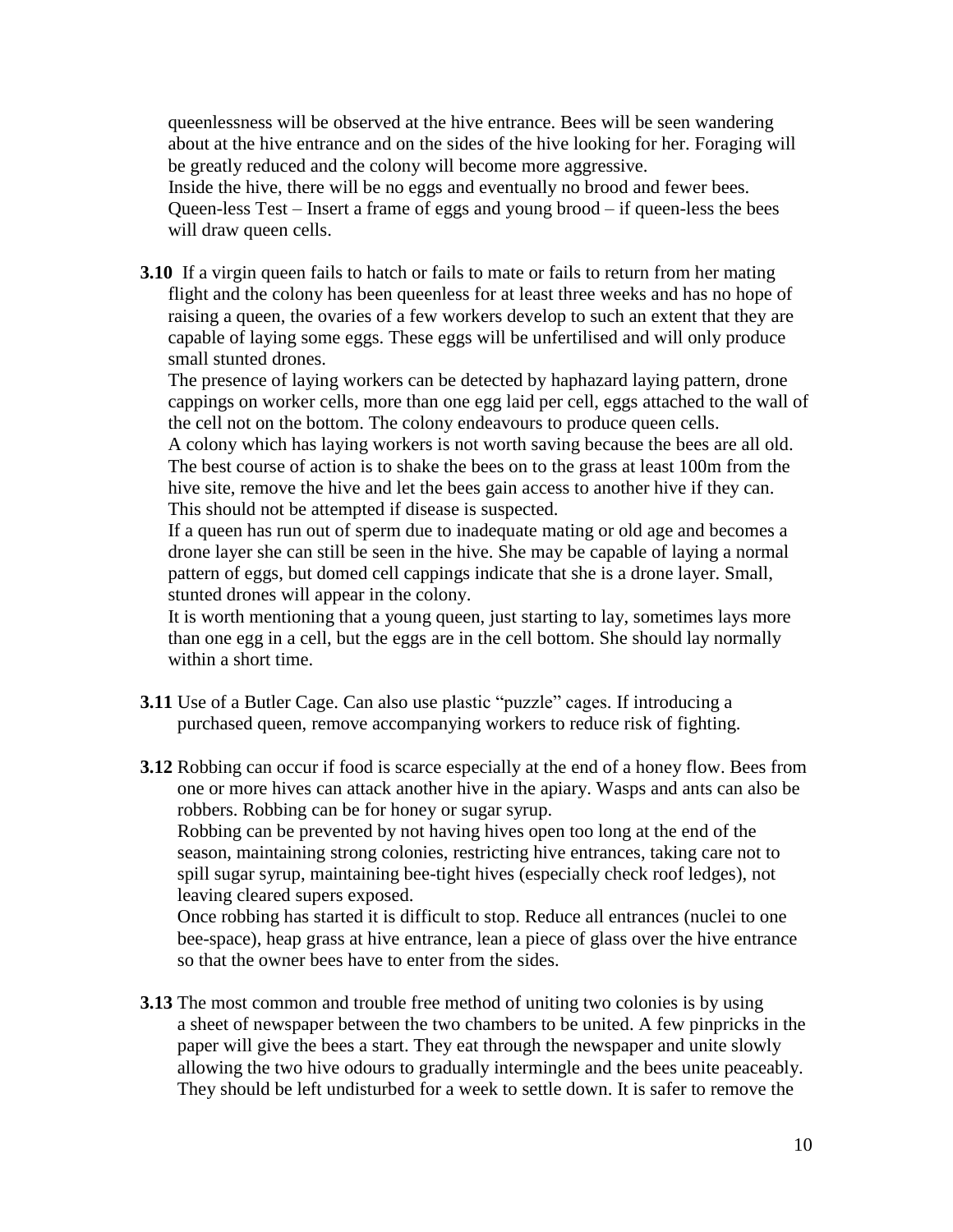unwanted queen prior to uniting. Uniting is best performed just as it is getting dark because the flying bees from the top unit, which is going to be 'imprisoned', will mostly have returned home.

- **3.14** Two units may require to be united for a number of reasons requeening where the queen in one brood chamber is removed and the brood chamber with the queen to be kept is placed above a sheet of newspaper; uniting two or more smaller colonies in spring provided both are disease free. (It is well known that a strong colony will collect more honey than two separate weak ones); to reduce the number of colonies at the end of the season prior to feeding in preparation for winter.
- **3.15** Prior to moving, surplus honey can be removed in order to lighten the weight of the hive. Take care to leave enough food for the journey and for the following week at least, especially if it is going to the heather. Prepare the colony during the day, check if it is queenright and give it at least one super if there is a honey flow. To avoid the hive overheating on the journey it should have either an open-mesh floor or a top ventilation screen. It should be secured firmly with a hive strap. The hive can be moved when the bees are not flying, that is in very early morning or late evening. The entrance should be blocked with a piece of foam rubber. When placing the hive(s) in a vehicle the frames should run fore and aft to reduce movement when accelerating or braking.
- **3.16** The main risk is if the hive strap is insecure or the boxes are not bee-tight thus allowing bees to escape into the vehicle. When transporting hives on a trailer or lorry, they must be securely tied down in case they should overturn when cornering. Note that most insurance policies (including the SBA's insurer), do not provide cover for bees in transit.
- **3.17** The simplest method of clearing bees from supers is to deploy two Porter bee escapes pressed into the slots in the crownboard. Supers are usually cleared of bees in forty eight hours. It must be understood that the supers must be bee-tight, otherwise they will be robbed out when there are no bees inside to defend them. Two Porter escapes should be deployed in case one should become blocked by a drone which had earlier found its way into the supers. Never leave Porter escapes in the crownboard when they are not in use as the bees will propolise the springs thus rendering them ineffective later. The escapes can be cleaned at the end of the season by boiling them in water containing washing soda.

Another method of clearing bees from supers is to use a Canadian clearer board. These are fast and effective but if left too long the bees will eventually find their way back into the supers.

Supers of honey should be removed in the evening because bees cannot navigate in the dark. Never leave supers exposed when bees are flying, because robbing will be instigated.

If only a few frames of honey are to be removed, the bees can simply be shaken or brushed from the combs.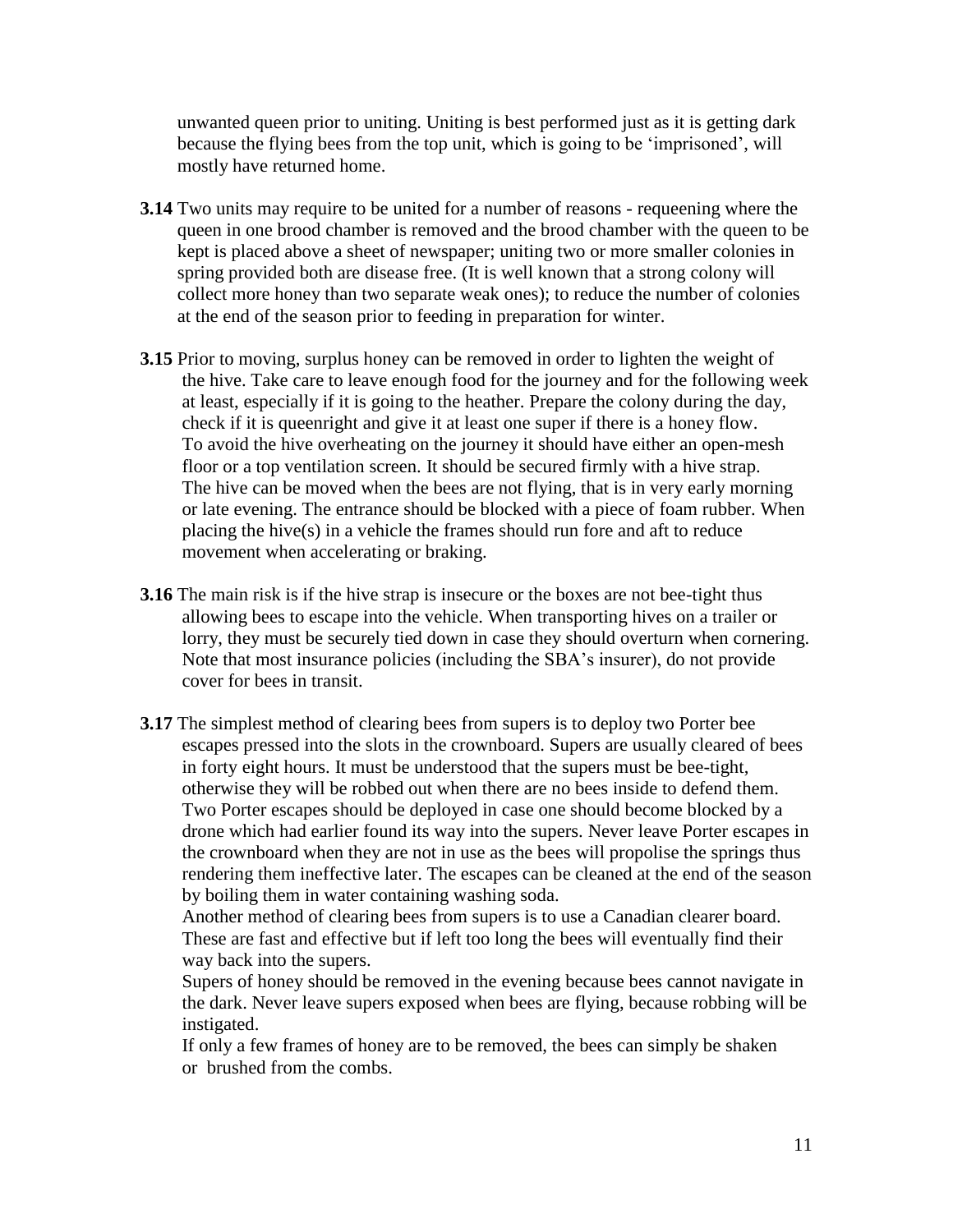**3.18** When honey is sealed it is ripe and ready for extraction. If it is unsealed but has been in the super for some time its moisture content might be under 20% and it will keep for a period, but not as long as it would if the moisture content had been lower. Moisture content can be checked using a refractometer, but if you do not possess one, hold the frame of partially sealed honey over the super and give it two hearty shakes. If no thin honey spills out, it is safe to extract.

Equipment for handling honey must be made of stainless steel or food grade plastic.

The comb to be uncapped is supported at a slight angle above a receptacle to catch the cappings and drips of honey. Uncapping knives can have a serrated blade and be used cold or have a plain blade and be used hot.

There are two types of honey extractor, radial or tangential. The extracted honey collects in the bottom of the extractor and can be tapped off into a honey pail for transfer into a mesh strainer fixed above a 200micron cloth or bag, a very fine mesh strainer (less than 300micron) and collected in another honey pail, lidded and stored at or below 13degC to be jarred later.

The honey in the pail may or may not granulate (set). It may set smooth and soft or coarse and hard or be half set and half liquid. In order to produce a nicely presented honey, heat will be required. Heating should be carried out in a thermostatically controlled hot air cabinet or, for more rapid heating, in a thermostatically controlled water boiler. Honey must never be subjected to direct heat. Do not overheat honey or its HMF will go beyond the legal limit of 40mg/kg.

There are two main types of honey sold in the jar, clear (runny) honey and soft set (not spoon-bending) honey.

**To produce clear honey**, proceed as follows:-Completely re-melt the set honey at 50degC for up to 48hr depending on its condition, re-strain into a bottling tank and allow to cool to 32degC, then run into heated thoroughly clean jars. If you are supplying shops and wish to have the honey remain clear for up to 6 months, make sure that the lids are tight on the jars, immerse the jars in a water bath at a temperature of 60degC for three quarters of an hour, then cool rapidly outside and store at 13degC.

#### **To produce soft set honey:-**

(i) If the honey in the stored pail has set naturally with a soft texture and fine grain, heat at 32degC until it can be stirred, then pour into warm jars, leave the jars in a warm room overnight to allow any trapped air-bubbles to rise and store at 13degC.

(ii) If it has set with a hard texture and coarse grain, or not set at all, heat at 50degC until it has completely re-melted, cool to 32degC. At the same time take a quantity of finely grained set honey (termed 'seed' honey) which you have kept from a previous year and soften it at 32degC (but not melted), until it can be stirred. Mix 10% seed honey with your melted honey and stir, taking care not to stir air into the mixture.

Leave in a warm room overnight to allow any trapped air bubbles to rise, jar and store at 13degC. Honey treated in this way should reset with a soft texture and be free of shrinkage from the side of the jar and free from 'frosting' ( This frosting is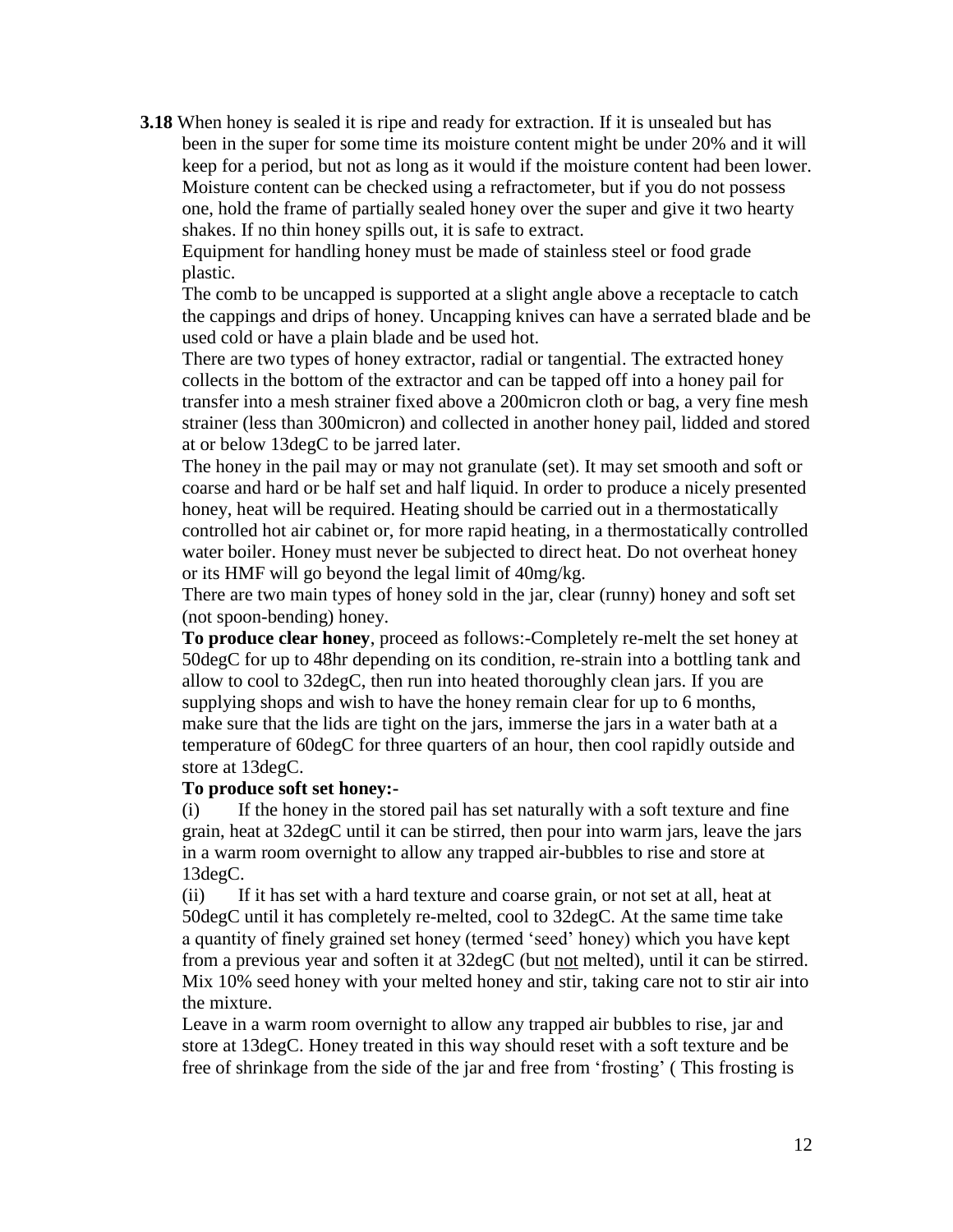anhydrous dextrose giving a white cauliflower-like appearance at the sides of the jar, thus spoiling its sales appeal). After it has set, store at 10degC.

**3.19** Honey is a food, therefore good hygiene should be practised when handling. **Extraction premises**:-

Kitchen allowable if used for no more than 5 days in any 5 consecutive weeks. Washable surfaces.

Windows & doors insect & vermin proof.

2 Sinks for utensils & hands.

Separate toilet facilities. Wash hands.

Equipment stainless steel or food grade plastic.

High standard of general hygiene. Overalls, hat, hands, nails. No cuts.

No smoking, no cats, no dogs.

Laundering & other activities should be discontinued whilst premises are being used for honey processing.

Good storage of un-extracted supers and bulk honey.

**3.20** Honey containers should be made from materials which do not transfer their constituent materials to the honey in quantities which could endanger human health or cause deterioration of the honey. To ensure that a jar contains the stated quantity of honey, there should be no air-space between the bottom rim of the lid and the surface of the honey.

The labelling regulations for honey containers stipulate that labels must state :-

- (i) The word 'HONEY' which may be prefixed with the type of honey and/or area of origin. eg. Renfrewshire Heather Honey. If specifying plant origin at least 80% should be from that plant.
- (ii) The metric weight. The figures to be at least 4mm high for 227g, 340g and 454g weights. If imperial units are also shown they must be in close proximity to the metric and be less prominent.
- (iii) The name and address of the producer, packer or seller.
- (iv) The country of origin. eg. Product of the UK.
- (v) The 'best before' date. If day, month and year is given there is no need for a lot number.
- **3.21** Wax scrapings and brace comb can be collected during the year and stored in sealed containers to be rendered later. Wax can be reclaimed from old brood combs but, preferably should be burned because it will probably contain diluted Varroa treatment chemicals and possibly disease spores. The best quality, relatively clean, wax is derived from cappings.

When comb is being uncapped, as described in 3.18, the cappings should be made to fall on to a perforated metal coarse strainer. The honey trapped in the cappings will strain through into a suitable receptacle. This honey will be of good quality because it will have been sealed.

If you have a small quantity of cappings, they can be placed in a Miller feeder with the centre baffle removed and given to a colony to remove the adhering honey.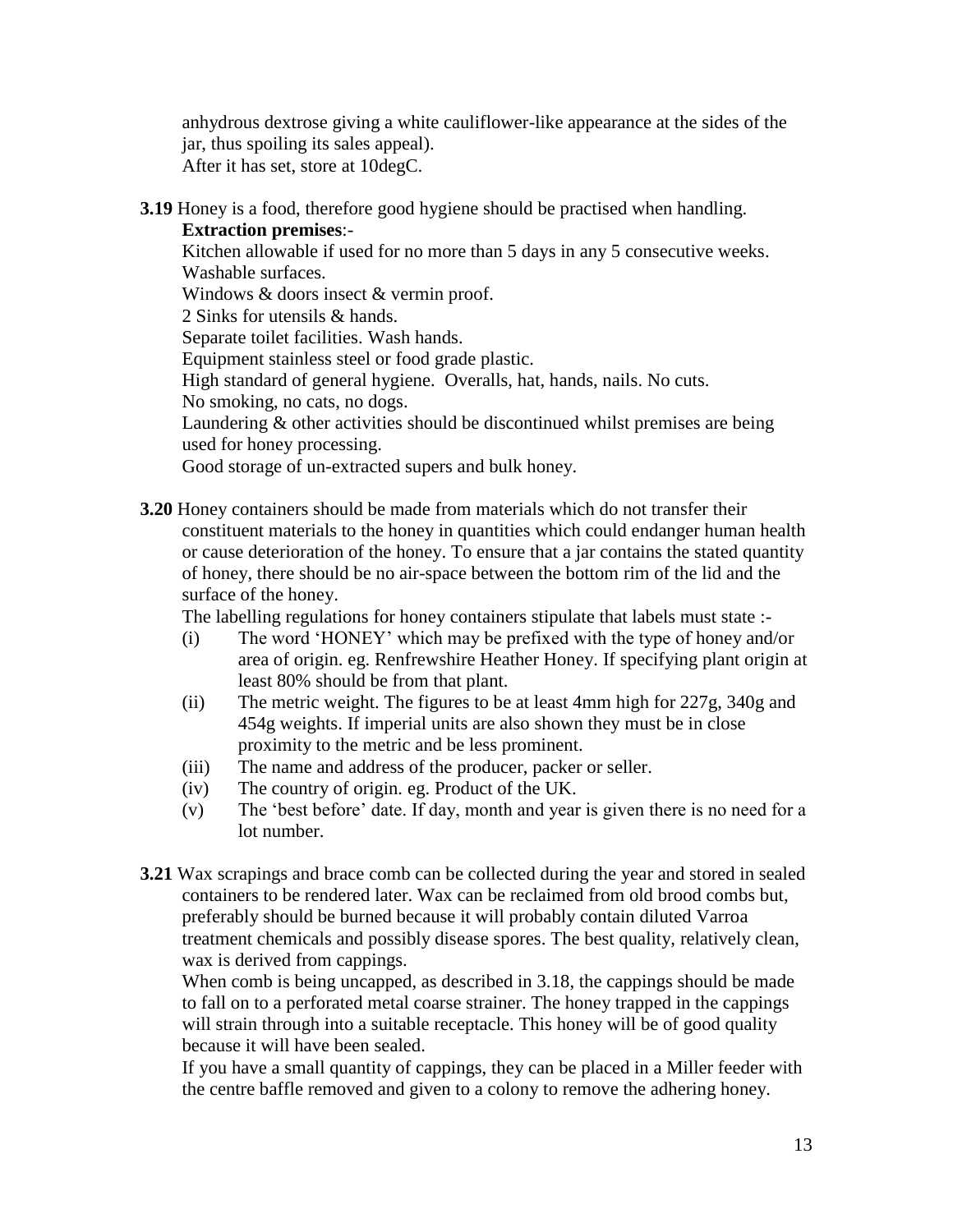For larger quantities, the cappings can be put into a honey bucket which is then filled with water and allowed to soak for 24hr. The honey-water is then drained off for disposal or for making mead. The cappings are given a further 24hr soaking and allowed to drain to semi-dry.

The semi-dry/dry cappings are then melted in a steam, or solar, wax extractor and run into a suitable container, the inside of which has been wiped with 1% 'Fairy Liquid' to act as a release agent. On the following day the top and bottom surface of the cake of wax should be scraped free of propolis, dirt and dross.

The cake should then be re-melted and strained through a jelly bag or lint or old stocking, taking care not to heat the wax above 65degC to prevent discolouration. The melting point of beeswax is approx. 65degC and the setting point is approx. 63degC. The oftener wax is heated the darker it becomes. Like honey, wax must never be subjected to direct heat.

 If it is intended that the wax is to be used for making foundation, some books recommend that during the initial melting the wax should be maintained at a temperature of 100degC for a minimum of 30min in order to kill off Foul Brood pathogens.

**3.22** Always keep the apiary clean and tidy.

Never throw brace comb on the ground. Keep a container for scrapings etc. Never purchase old combs.

Do not purchase bees unless you are sure that they have come from apiaries which are disease free.

Disinfect second hand hives and equipment before use.

Never feed honey or allow bees to gain access to it. Honey from unknown sources can carry spores of foul brood.

If a colony dies out during winter, close up the hive and try to establish the cause of its demise. Fumigate the hive with 80% Glacial Acetic Acid or 85% Formic Acid administered on absorbent pads before restocking the hive.

Do not exchange frames between colonies unless you are sure that they are free from disease.

Take care to prevent robbing. Do not spill syrup or use leaky feeders.

Arrange hives in such a way that drifting is minimized.

Clean tools with Washing Soda crystals (Sodium Carbonate) made up at 200g/litre

**3.23** Combs should be replaced on a regular basis to reduce the chances of harbouring diseases and to avoid a build up of chemicals used for Varroa treatments which can build up in the wax.

Replace combs which contain old hard pollen, are deformed, have holes or sections missing or have too much drone comb. Such combs reduce the comb area available for rearing worker bees.

**3.24** There are numerous methods of capturing a swarm, depending on where it has landed. It should be captured in a box by shaking it in, brushing it in, smoking it up from below, enticing it with a chemical lure, using a frame of brood, etc. It can be hived by shaking it into a brood chamber containing frames with wired foundation.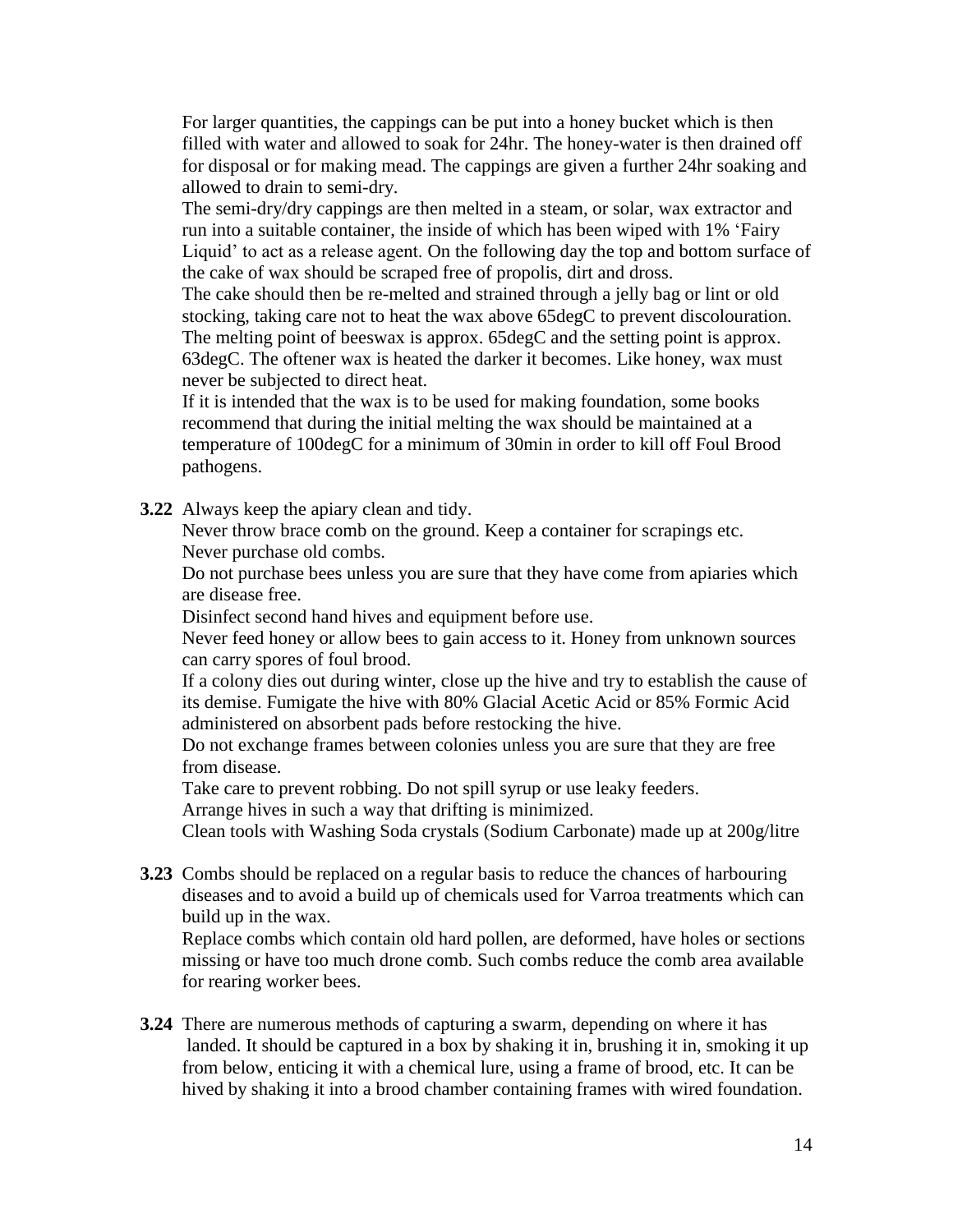Feed three litres of 1:1 syrup. Nothing will draw foundation better or faster than a natural swarm.

 Swarms are usually good tempered during the first few hours because their honey sacs are full. They can be bad tempered if they have hung out overnight in the rain becoming hungry.

A second or third swarm from the same colony is known as a cast.

#### **Notes**

Colonies should be maintained as strong as possible from May until August because a honey flow can arrive at any time depending on the weather. It is pointless having bees build up on the flow, they should be ready to take full advantage of it whenever it comes. There are three main considerations:-

(i) You may have to resort to spring stimulative feeding on order to encourage an early build-up of foragers for crops such as oilseed rape.

(ii) Try to have swarming or artificial swarming past by late June and the bees settled in time to take full advantage of the main honey flow in July and August.

(iii) The queens in colonies which have been working hard gathering summer honey usually cut back their egg-laying in the latter half of July because a large force of field bees will not be required in autumn. If such colonies are to be taken to a late flow such as ling heather, the old queen should be removed and numbers boosted by uniting a strong nucleus with a young queen and young bees. The brood chamber should be rearranged so that eggs and young brood are in the flanks where it will take two weeks to hatch. If hatching brood is in the flanks, when it hatches the bees will fill the cells with honey before the queen can lay in them causing restriction in her egg laying and less honey in the supers.

## **4.0 NATURAL HISTORY OF THE HONEYBEE**

**4.1** The size of a colony of honeybees varies throughout the year. It starts off in early spring with a few thousand worker bees and a queen and it reaches a peak of forty to fifty thousand workers, one queen and three or four hundred drones by mid summer. Workers are produced from fertilised eggs having thirty two chromosomes and are produced in hexagonal worker cells which are five to the inch. When the egg hatches, after three days, the larva is progressively fed with brood food, pollen and honey until the cell is sealed on the ninth day. It then turns into a pupa and finally into an adult worker bee. Workers are undeveloped females.

Queens are produced from fertilised eggs having thirty two chromosomes and are produced in large acorn-shaped cells which are liberally supplied with royal jelly only. The queen is capable of laying both fertilised and unfertilised eggs. Drones are produced from unfertilised eggs having only sixteen chromosomes. They are produced in hexagonal drone cells which are four to the inch.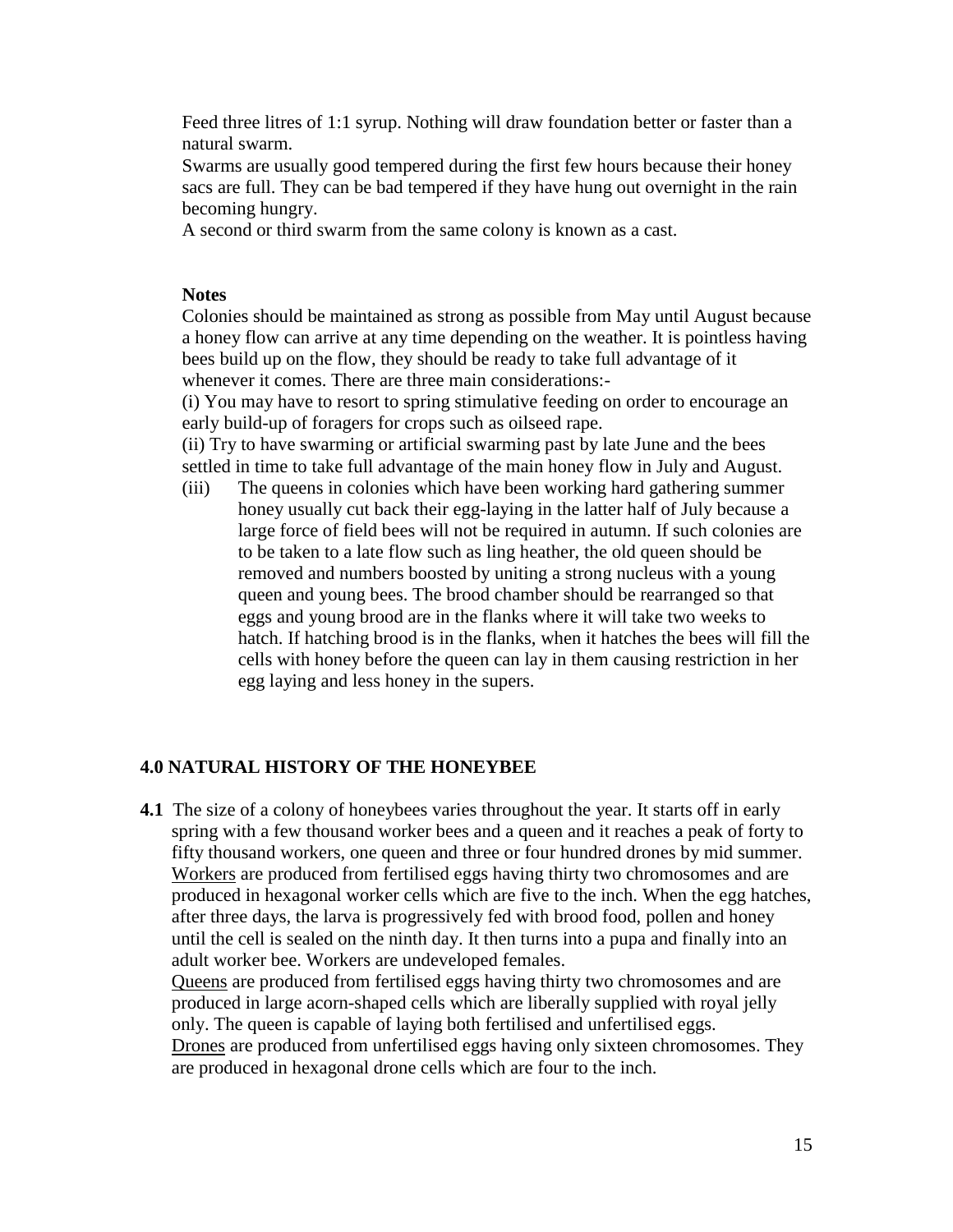| 4.2                   | WORKER     | QUEEN            | <b>DRONE</b> |
|-----------------------|------------|------------------|--------------|
| <b>OPEN CELL</b>      |            |                  |              |
| Egg                   | 3 days     | 3d               | 3d           |
| Larva                 | 5d         | 5d               | 7d           |
| <b>SEALED CELL</b>    |            |                  |              |
| Larva                 | 3d         | 2d               | 4d           |
| Pupa                  | <u>10d</u> | $\underline{6d}$ | 10d          |
| <b>HATCHES AFTER</b>  | 21d        | 16d              | 24d          |
| <b>ADULT LIFESPAN</b> |            |                  |              |
| Summer bee            | 6 weeks    | 3 years          | 4 months     |
| Winter bee            | 6 months   | 3 years          | nil          |

#### EGG TO ADULT WORKER:

| $1st$ day              | egg vertical; stuck to cell bottom.                                                                           |
|------------------------|---------------------------------------------------------------------------------------------------------------|
| $2nd$ day              | egg at 45 deg.                                                                                                |
| $3rd$ day              | egg horizontal; hatches.                                                                                      |
| $4^{th} - 8^{th}$ day  | larva feeding; four moults; cell sealed after last meal.                                                      |
| $9^{th} - 21^{st}$ day | Metamorphosis occurs and the larva changes to a pupa after 5 <sup>th</sup><br>moult three days after sealing. |
|                        | Adult emerges on $21st$ day. The 6 <sup>th</sup> moult occurs prior to                                        |
|                        | emergence.                                                                                                    |

#### **4.3** WORKER

| $1st - 3rd$ day         | Cell cleaning and brood incubation.                          |
|-------------------------|--------------------------------------------------------------|
| $4^{th} - 6^{th}$ day   | Feeding older larvae with brood food $+$ honey $+$ pollen.   |
| $7th - 12th$ day        | Feeding younger larvae with brood food only                  |
| $13^{th} - 18^{th}$ day | Processing nectar into honey, wax making, water evaporation, |
|                         | packing pollen, storing and capping honey and pollen.        |
| $19^{th} - 21^{st}$ day | Guarding and starting to forage.                             |
| $3^{rd} - 6^{th}$ week  | Foraging for nectar, pollen, water and propolis.             |
|                         |                                                              |

 The stated times are approximate. Older bees can revert to their earlier duties depending on the requirements of the colony, especially in springtime. Other duties include hive ventilation, humidity and temperature control. After six days the bees' hypopharyngeal glands are capable of producing brood food (Royal jelly). The consumption of honey stimulates the wax glands. The last gland to develop is the sting gland, this occurs when guard duties begin. During the third week orientation flights occur prior to the start of foraging.

#### DRONE

| Up to day $12$            | Mostly confined to the hive except for cleansing and orientation<br>flights. |
|---------------------------|------------------------------------------------------------------------------|
| $12^{th} - 14^{th}$ day   | Mature and ready to mate.                                                    |
| <b>QUEEN</b><br>$1st$ day | Seeking and killing rivals.                                                  |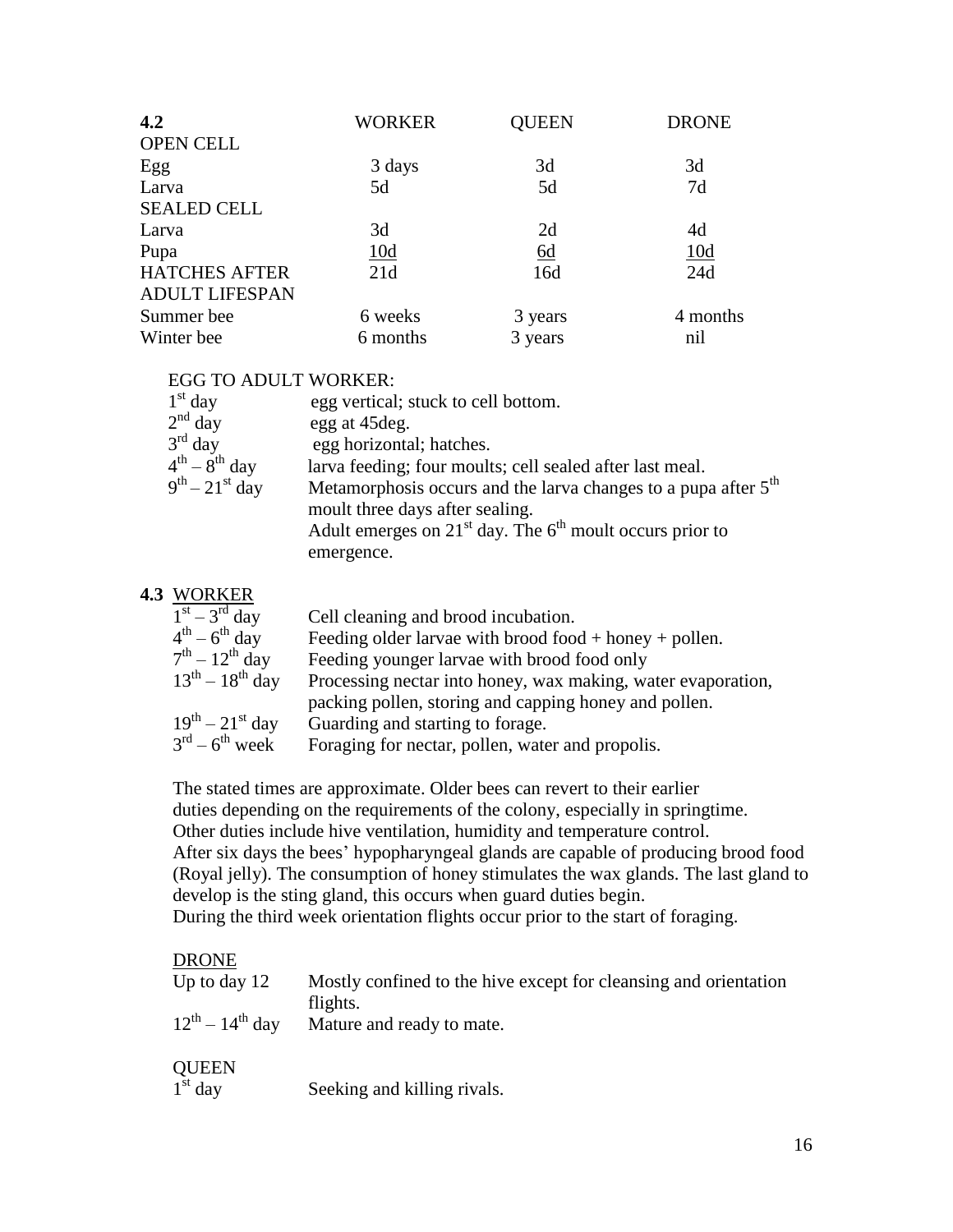| $3^{\text{rd}} - 5^{\text{th}}$ day | Orientation flights.     |
|-------------------------------------|--------------------------|
| $1st - 3rd$ week                    | Multiple mating flights. |

 The queen can start to lay about four days after last mating but sometimes does not do so until the last of the previous queen's brood has hatched. If the queen has not mated within twenty days, because of bad weather, she usually becomes a drone layer.

- **4.4** Wax is produced from four pairs of glands on the underside of the abdomen of worker bees 12 to 18 days old. Wax is secreted at a temperature of 33-36degC appearing as a liquid which oxidises into a flake of wax. Five to eight kilograms of honey is required to be consumed to make one kilogram of wax. In order to build comb, workers gorge themselves with honey and hang in festoons for about 24 hours before wax is secreted and the comb building process starts. Queenlessness inhibits the production of wax.
- **4.5** Pollination is the transfer of pollen from the anthers of a flower to the stigma of that flower or another flower on the same plant or another plant of the same species. Nectar is secreted by plants to attract pollinators. Bees provide for cross-pollination of plants thereby ensuring a greater variety in the offspring than by self pollination. Fertilisation is the union of the male and female gametes which occurs after pollination.

 Many crops in Britain flower in spring and produce their harvest in autumn. The honey bee is the only pollinator which over-winters as a colony and which is available in large numbers early in the season before other pollinators are up to strength.

 Bees can be transported to crops such as fruit for pollination; they also tend to be constant to one plant species at a time. Crops such as oilseed rape (Canola) are wind pollinated, but it has been shown that bees provide a better seed set and consequently a better yield.

**4.6** Most plants produce both nectar and pollen.

#### Early Spring

Snowdrop, crocus, gorse, goat willow, yew. (all pollen only)

#### Spring

 Sloe, dandelion, flowering currant (nectar only), rape, top fruit, bluebell sycamore, horse chestnut, hawthorn, holly, rowan, laurel

#### Summer

.

 Poppy (pollen only), thistle, hogweed, field bean, raspberry, white clover, charlock, runner bean, lime, bramble, willow herb, bell heather.

Early Autumn

Evening primrose (pollen only), ling, Himalayan balsam.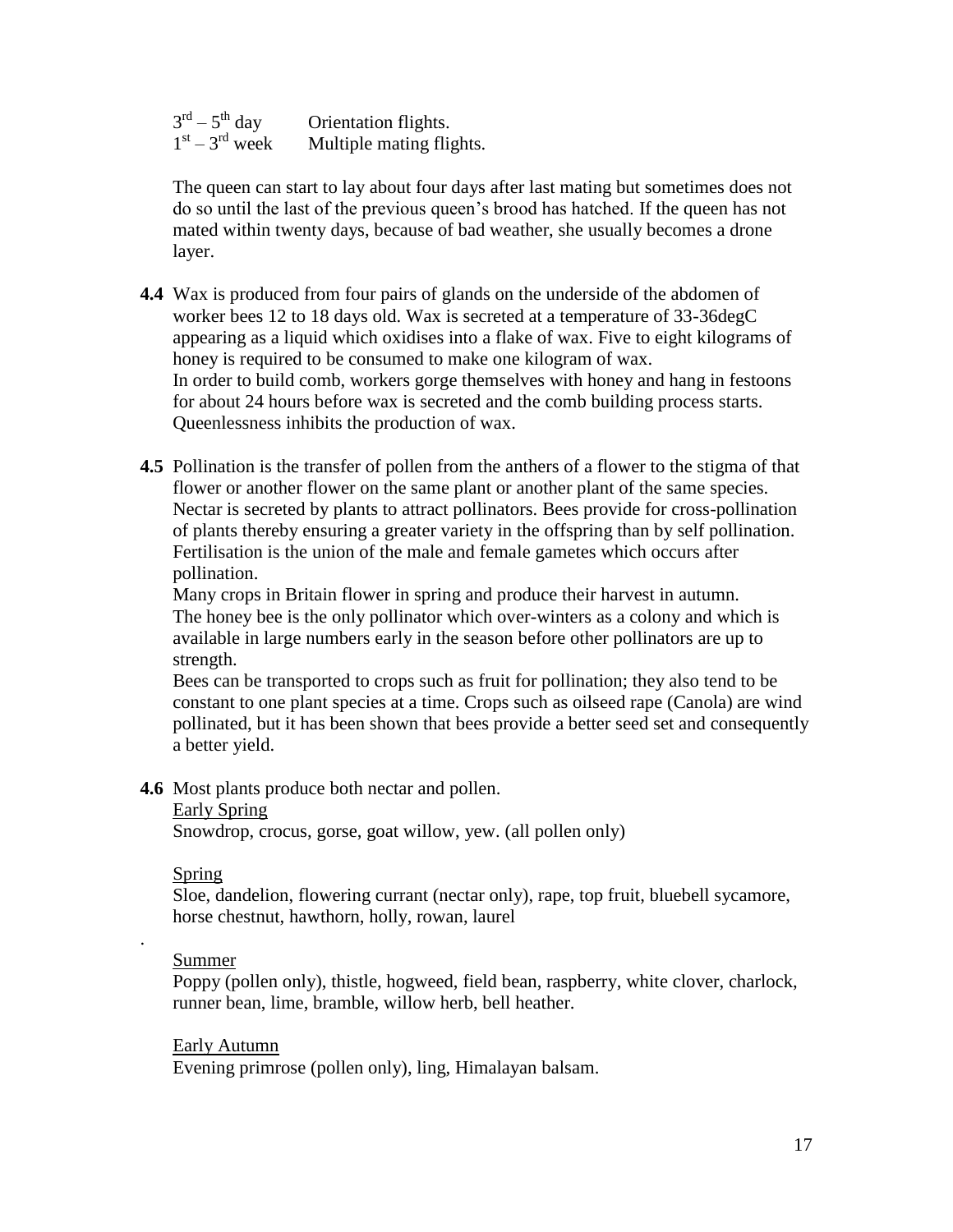Late Autumn

Ivy, Michaelmas daisy (pollen only).

 The plants in a candidate's home area should be known. In some areas, for example, wild thyme or sea lavender may yield nectar.

**4.7** Nectar is the sugary substance secreted in the nectaries of plants. It consists mainly of sucrose, glucose and fructose, water and small amounts of other substances such as salts, acids, enzymes, proteins and aromatic substances.

 Honey made from nectar with a high glucose content granulates quickly with a fine grain.

 Honey made from nectar with a high fructose content granulates slowly with a coarse grain.

 Bees will take whatever is available but they prefer balanced nectars with a high overall sugar content.

 Scout bees are sent out from the hive to locate sources of nectar. They return to the hive with a sample load and communicate the source by performing a round or figure-of-eight wag-tail dance. The source selected is likely to be that consisting of the highest sugar content and closest to the hive. Nectar is sucked up through the bees proboscis and stored in it's honey sac. The enzyme invertase from the bee's hypopharyngeal glands is added to the nectar en route to the honey sac and the conversion of sucrose (disaccharide) to fructose and glucose (monosaccharides) starts during the flight back to the hive. This process is continued by the house bee receiving the load from the returning forager.

 Nectar is used for immediate consumption by the bees and converted into honey for storing.

Conversion of nectar into honey involves two changes:

(i)chemical change – disaccharides to monosaccharides (ii)physical change – evaporation of water.

- (i)A small droplet of nectar is regurgitated into the fold of the partly extended proboscis and then swallowed. This procedure is repeated 80 to 90 times until the moisture content of the honey is considerably reduced.
- (ii)The un-ripened honey is then hung out to dry in half-filled cells where it is subjected to air currents caused by fanning bees until the sugar concentration is in excess of 80%. The honey is then packed in full cells and sealed with an impervious wax capping.
- **4.8** The colony needs a fertile queen and the pheromone from open brood to stimulate the collection of pollen. It is the principal source of protein, fat and minerals in the bees' diet. Brood cannot be reared without pollen. It is a body-building material. When foraging, the bee alights on a flower, its plumose (branched) hairs collect grains of pollen.

 The front legs are used to collect pollen from the head and first thoracic segment. It is then moistened with nectar.

 The middle legs are used to collect pollen from the front legs and thorax which is then passed to the inner side of the basitarsi on the rear legs.

The rear legs collect pollen from the abdomen to the basitarsus. It is then raked by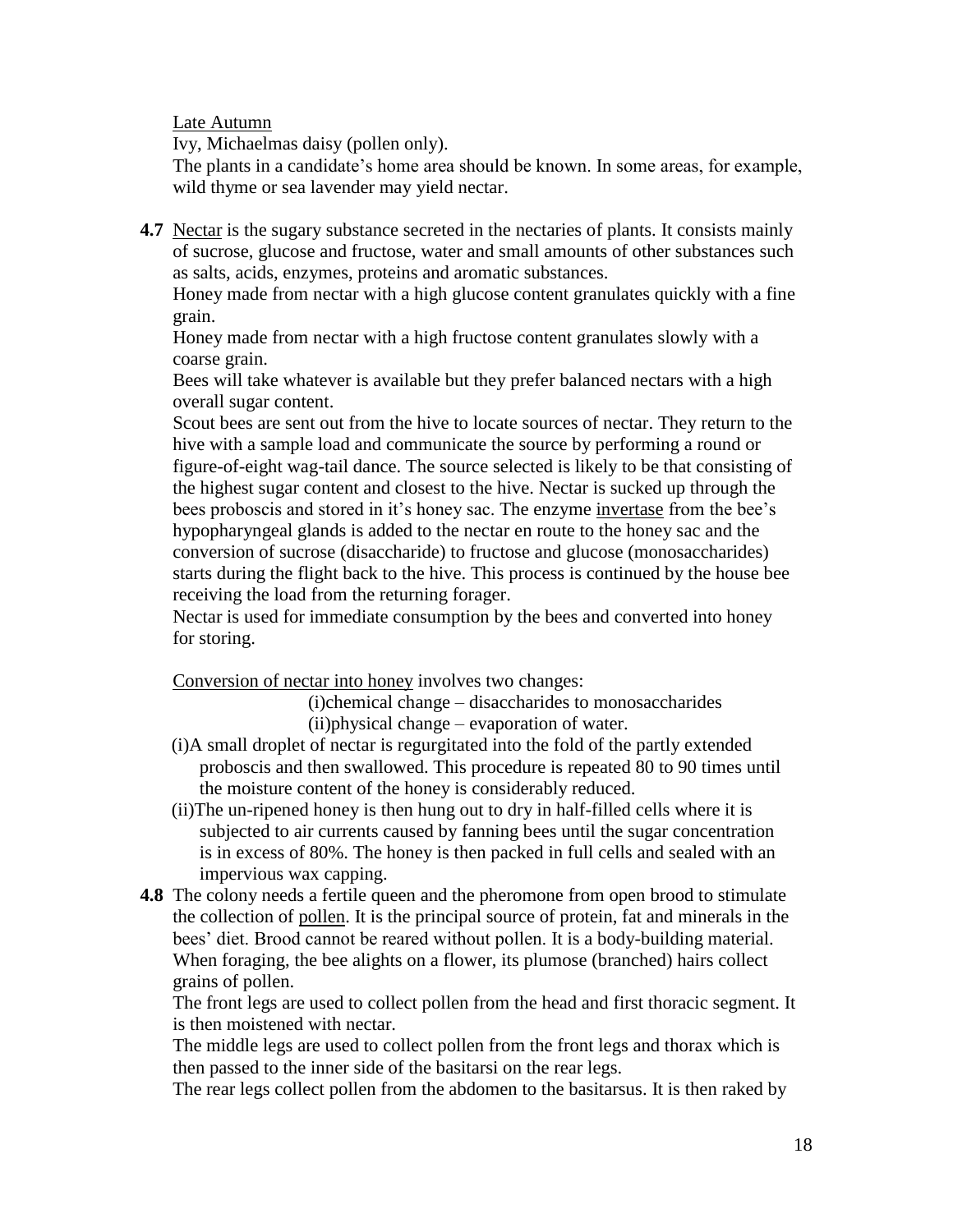the pollen rake at the bottom of the basitarsus and when sufficient is collected, the resulting paste is squeezed by the pollen press on to the hairs of the tibia (pollen basket) for transportation back to the hive.

The pollen is unloaded into a vacant cell by the bee itself.

 Water is transported to the hive in the bees honey sac similar to nectar. It is used for cooling the hive, for humidity control and the dilution of honey to 50:50 prior to consumption by the bees.

 Propolis is a resinous gum found on trees and some other plants. It is collected and transported to the hive similar to pollen. On returning to the hive propolis carriers have to be unloaded by house bees. Propolis is used to fill cracks in the hive, reduce openings (entrance with Caucasian bees), smooth the hive interior, varnish the interior of brood cells, strengthen comb attachments and cover intruders like dead mice and slugs which are too large to remove.

 Propolis is used by man for medicinal and veterinary purposes and for making varnish.

**4.9** Swarming is the bees method of colony reproduction, where the colony divides itself and a proportion of the bees and the queen fly off to establish a new colony. Supersedure is the changing of the queen in a colony without swarming.

The reasons for swarming are:

- (i)natural means of increase;
- (ii)inadequate supply of queen substance (pheromone);
- (iii)ageing or damaged queen;
- (iv)congestion, causing restriction in transport of queen substance.

 When queen cells are started and populated with a larva and royal jelly, the beekeeper must assume that the colony is preparing to swarm.

 After eggs have been laid in queen cups, the queen is given less food, egg laying ceases and she is allowed to slim down ready to fly. When the first queen cell is sealed the queen and most of the field bees will swarm around the middle of the first suitable day. If the beekeeper does not then reduce the queen cells to one, the first virgin queen to hatch will fly off with a cast thus weakening the hive still further.

 Prime swarms usually settle close to the original hive and can remain for up to 48 hours before flying off, whilst the scouts investigate possible new homes . Casts seldom cluster for very long before taking off.

**4.10** A colony spends the winter in a semi-dormant state. It starts to cluster when the ambient temperature falls below 14degC. On a nice day in winter, bees can leave the cluster for a cleansing flight at a temperature of 7 to 9degC. Bees vibrate their flight muscles in order to generate heat.

Winter bees have fat, carbohydrate and protein stored in their fat-bodies.

Drones are evicted after he main honey flow in August or September.

 The queen gradually stops laying, reducing to nil in October/November and starts again in January/February as the days start to lengthen.

 The honeybee is immobilised at 7degC and starts to die at 4.4degC. The only way it can survive is by clustering which it starts to do about 14degC.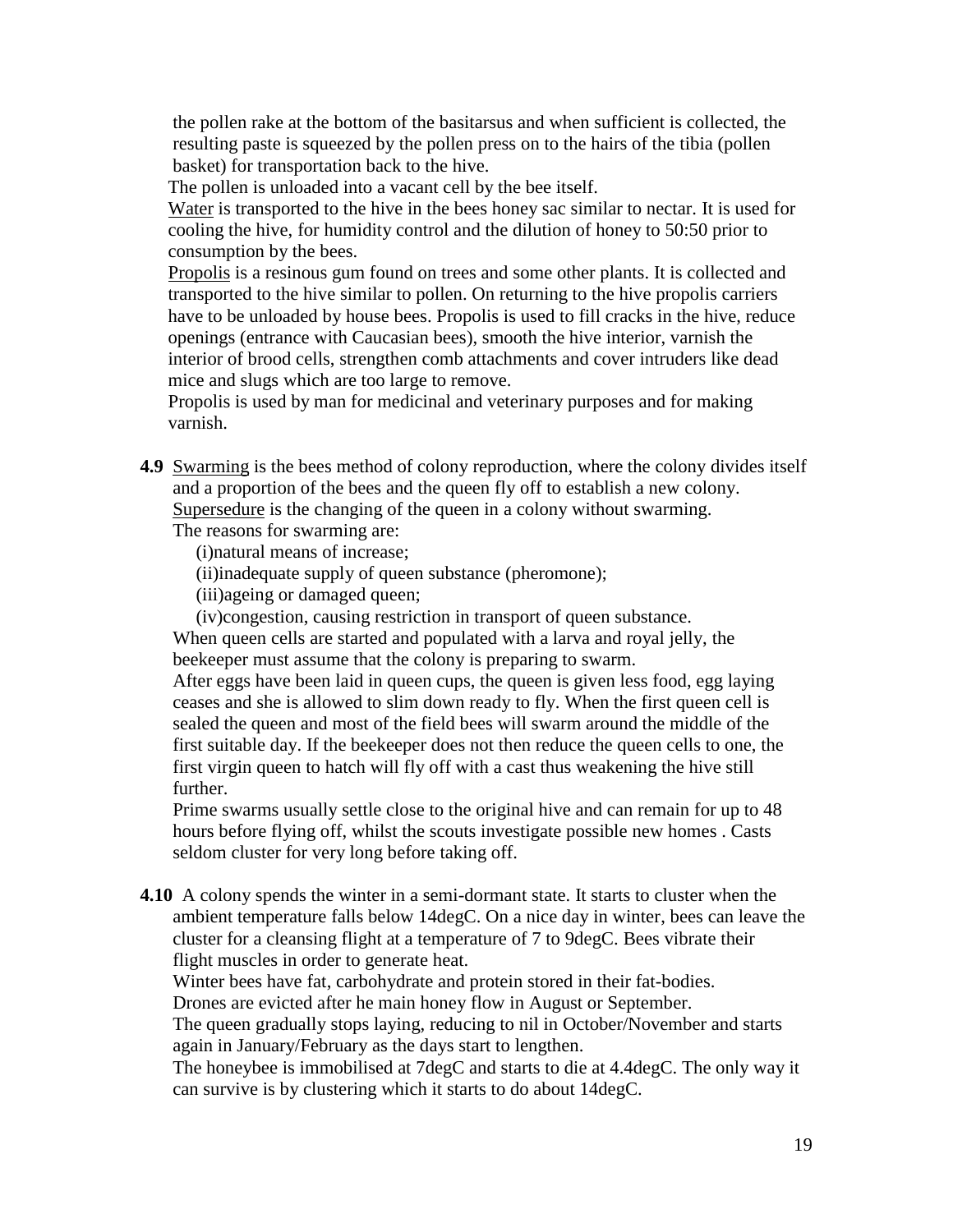The outer shell of the cluster is 25 to 75mm thick with a partially filled centre of festooning bees. Heat is generated inside the cluster so that the bees on the outside are maintained at a temperature above 7degC otherwise they would start to drop off. It is essential that the cluster moves slightly during less cold spells in order to maintain contact with its food supply.

## **5.0 DISEASES, POISONS AND PESTS**

#### **5.1** Healthy brood;

Open – pearly- white, nicely curled in a C shape in the bottom of cell. Body divided along length into a series of segments.

Capped - biscuit coloured, dry, slightly domed cappings, not sunken or greasy. Good even pattern with few empty cells (cells with brood at differing stages may however appear towards the end of season due to normal brood casualties throughout the season)

**5.2** Describe the signs of the bacterial disease American Foul Brood (AFB) and effects on the colony;

Generally, look for discoloured larvae, perforated cappings, AFB scales on bottom walls of open cells (AFB).

AFB (*Paenibacillus larvae*), generally only affects sealed brood – (AFB = **A** (after capping). Cappings become sunken & perforated (jagged/irregular holes), as the adult bees nibble holes in them to try and remove the dead larvae. Cappings become greasy looking & darker than other cells.

Matchstick inserted into decomposing larvae creates a ropey string as it is withdrawn.

In final stages drying leads to a dark brown rough scale lying on lower side of cell from cell mouth right back to base. Scale adheres strongly to cell wall and can be felt with a matchstick. Suspected signs must be reported to Bee Inspector who may identify it using a lateral flow device and s/he will destroy colony.

Effects on colony - At first colony can appear normal but eventually more and more brood becomes infected causing a pepper-pot pattern. There may be an unpleasant smell associated with decomposition.

EFB (*Melissococcus plutonius*) Usually infects and kills larvae before cell is capped. Some larvae may die after capping giving sunken perforated cappings resembling AFB infection. Bacteria multiply in mid gut and don't invade tissues. May invade a colony and remain sub-clinical for some time.

Difficult to identify visually but dead larvae may be seen twisted uncomfortably in the cell. Larvae look "melted" turning yellowish-brown & eventually drying to a loosely attached "rubbery" brown scale. Creamy white (from bacterial mass), larval gut may be visible through translucent body wall. Patchy brood pattern as dead larvae are removed by adults & Queen re-lays. Very unpleasant odour from associated secondary bacterial infections. Must report to Bee Inspector if suspected, who may identify it using a lateral flow device or by SASA laboratory analysis. Inspector may allow treatment by shook swarm system or may demand destruction in bad cases.

Effect on colony – Signs most obvious in late spring. Colony may recover debilitated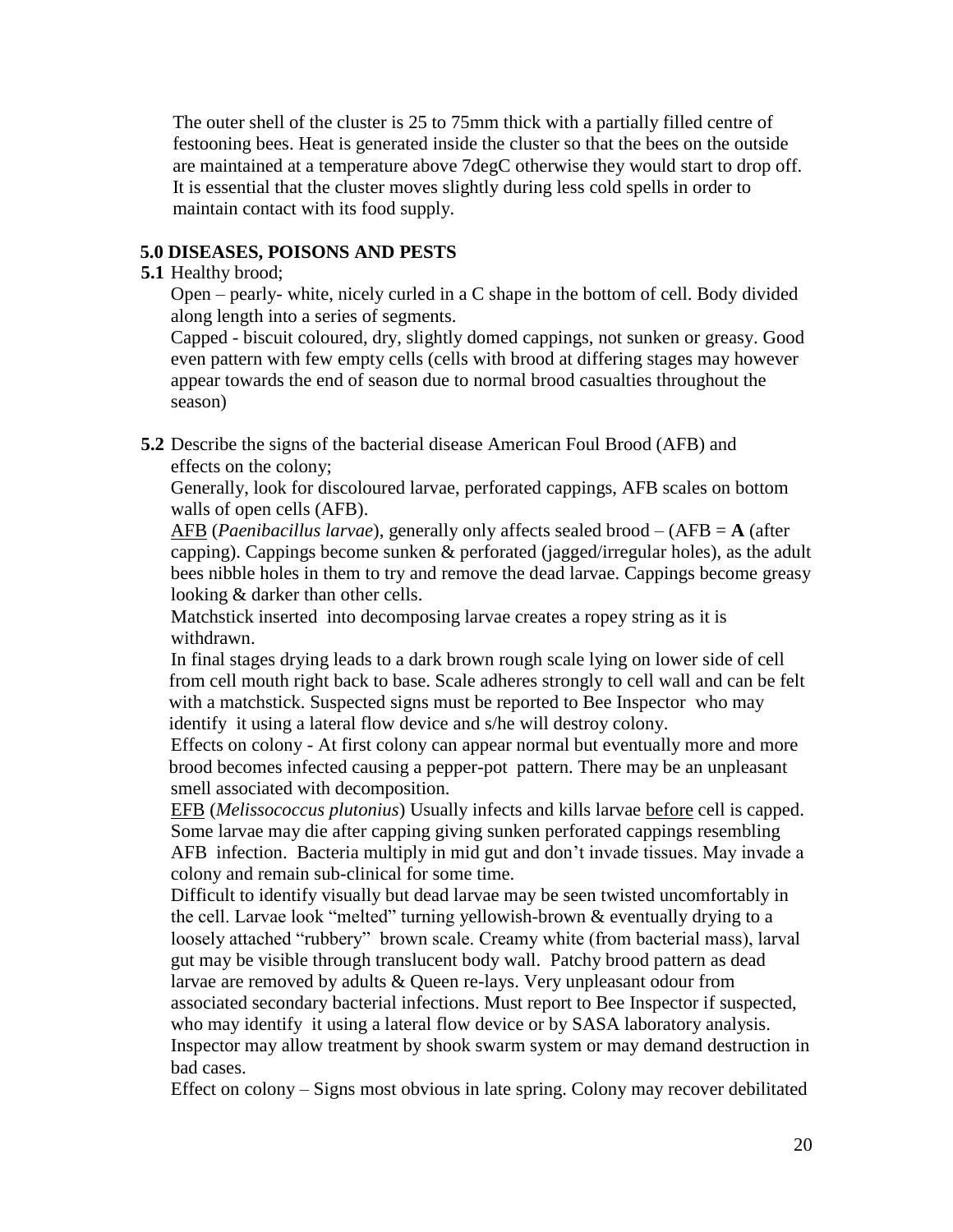and survive for months or even years. Larval faecal material in bottom of cells remains infectious and is spread by adults as they clean out the cells. Eventually the disease is likely to reach the stage where a high proportion of the brood is affected and the colony will be weakened and ultimately killed. Spread by beekeeper transferring infected combs between colonies.

See also Fera booklet – "Foul Brood Disease of Honey Bees & other common Brood Disorders"

Chalkbrood –Fungus (*Ascosphaera apis*) which enters larva via food or through the cuticle, killing the larva usually after capping. Dead larva is covered with a white cotton wool like growth which then dries out and shrinks to give the characteristic chalk-like mummies which turn grey/black as the fungal fruiting bodies develop. The spores remain viable for up to 15 years and can be spread by beekeepers or drifting. It is reported that the varroacide Apiguard (thymol based) may help to control. Keep strong colonies and replace queens in colonies that consistently show susceptibility. May also appear in stressed colonies in Spring or in hives sited in damp areas.

**5.3** Detecting the presence of Varroa ( a mite) and describing its effects on the colony including an awareness of the effects of associated viruses;

Use of mesh floors to detect natural death mite drop in order to gauge mite population. Keep population below 1000

Pulling out drone brood with uncapping fork to gauge mite population. Monitor at least 4 times per year. Early spring, after the spring flow, at the time of the honey harvest and in late autumn. Monitor all colonies.

State methods of keeping mite population under critical limits using Integrated Pest Management (IPM) techniques i.e control at several points of the year to make it harder for population to reach harmful levels, use management methods to reduce need for varroacides, use different treatments from year to year to prevent resistance building up in mite population, alter control strategies to reflect changing infestation levels. Monitor for varroacide resistance using e.g.Beltsville test.

Treatments vary from Biotechnical (drone brood removal, comb trapping, artificial swarm, open mesh floors), Natural miticides such as Thymol, Organic acids (Oxaliccan't penetrate sealed brood, Formic – caution need ) and synthetic insecticides/miticides, e.g. synthetic pyrethroids

Viruses – Deformed Wing Virus(DWV) and Acute Bee Paralysis Virus (ABPV) are particularly associated with varroa. High viral load will subdue and may overcome the bee colony.

**5.4** Awareness of acarine ( a mite ), nosema ( a microsporidian fungus) and braula ( a wingless fly ) stating their effects on the colony;

Acarine – *Acarapis woodii (Rennie)* Mite which, lives, breeds and feeds (by puncturing the body tissues and sucking the haemolymph) in the bees' tracheal tubes, eventually blocking airways and introducing harmful viruses. Mature females climb onto hairs of passing young bees (less than 7 days old) and enter the thoracic spiracles. Can be detected by removing head and front legs and viewing thoracic tubes through a dissecting microscope. Varroa treatments help to suppress.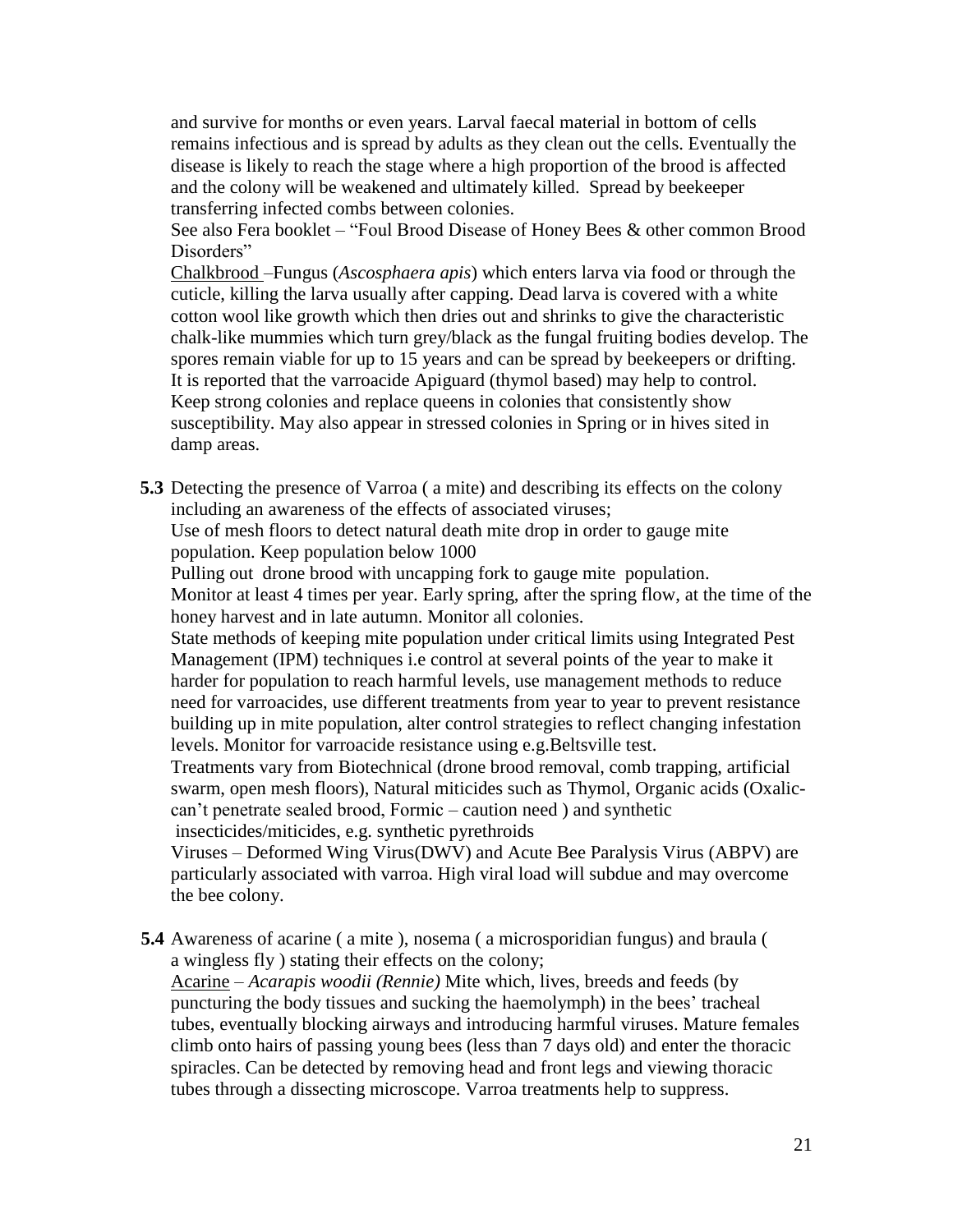Nosema – *Nosema apis & Nosema ceranae* – Fungal microsporidian that invades the intestinal duct, debilitating the bee and sometimes causing dysentery which exacerbates the spread. *N apis* tends to be a winter/spring disease. Reduced by having strong vigorous colonies

*Braula coeca* , sometimes called the bee louse (although it is not a louse) is a wingless fly which is relatively harmless, living on the bee and stealing food during trophylaxis (food sharing). However it can build up on the queen to the point where it is debilitating. It is seldom seen since the arrival of varroa as the varroacides kill it.

**5.5** Able to describe ways of controlling Varroa using integrated pest management techniques;

It is recommended that tutors use the National Bee Unit document "Managing Varroa" to teach this part of the syllabus, as it has all the latest methods and treatments outlined. It can be accessed via Beebase. However ensure that students are familiar with detection methods (mesh floors, drone uncapping and a knowledge of which treatments to use at different times of the season.

**5.6** Aware of current legislation regarding notifiable diseases and pests of honeybees;

There are currently (Sep 2014), 4 notifiable diseases/pests:

AFB, EFB, Small Hive Beatle and Tropilaelaps.

Suspected presence of any of these must be reported to your local Bee Inspector (a Scottish Government employee), whose contact details can be obtained via the Beebase web site or from the Science & Advice for Scottish Agriculture (SASA) bee laboratory in Edinburgh.

**5.7** Awareness of the national and local facilities which exist to verify honeybee diseases and advise on treatment;

National: SASA Laboratory in Edinburgh, also the National Bee Unit in York. Local Bee Inspectors will have field detection kits (Lateral Flow Devices) for the Foul Brood diseases. And will instruct what action is to be taken on the confirmation of these diseases.

Floor scraping samples can also be sent to the SASA bee lab in Edinburgh.

**5.8** Aware where to obtain assistance if any poisoning by toxic chemicals is suspected;

Contact SASA & send sample of 200 to 300 dead bees. Keep a further one or two samples under refrigeration, in case they are required later for verification.

**5.9** Able to describe how comb can be stored to prevent wax moth damage; Used brood combs are more susceptible to attack by wax moth than super combs. Seal and fumigate with a sulphur burn strip (Sulphur dioxide) or use glacial acetic acid. Note acetic acid is highly corrosive –remove metal parts and wear protection. Wax moth can also be controlled by using a biological control called Certan (Bacillus thuringiensis) which kills the wax moth grubs. Keep the boxes of frames sealed in polythene refuse bags containing some Certan.